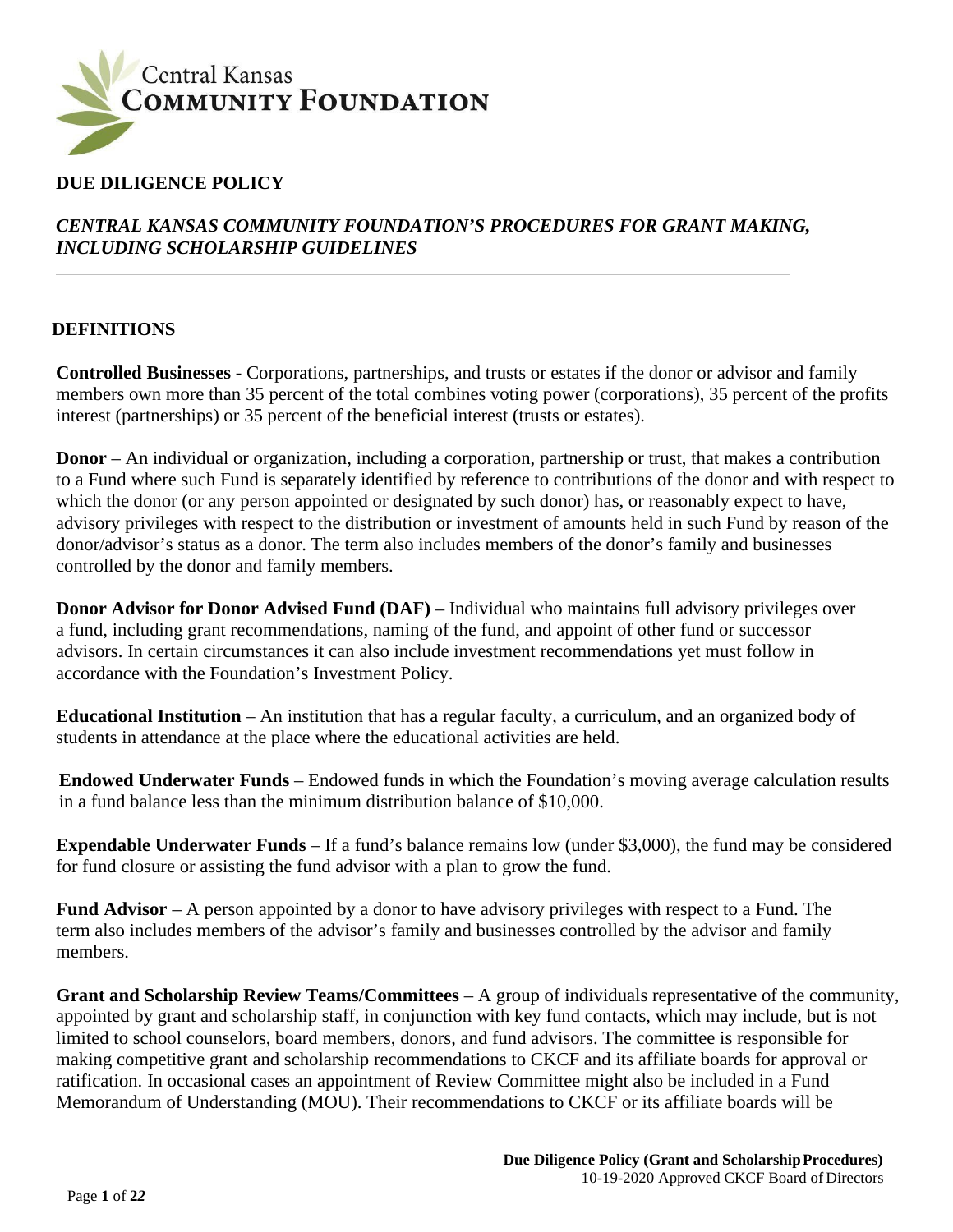considered based on the terms and conditions of the MOU.

One individual on the committee usually serves as the chair. Responsibilities for the chair may include, but are not limited to, serving as a primary point of contact for grant and scholarship staff, facilitating committee discussions, and assisting with scheduling a committee meeting.

**Grant Recipient** – An organization that receives a grant from CKCF or its affiliate foundations. The organization must possess 501(c)(3) status under the Internal Revenue Service code, be exempt under statute (i.e. educational institution, church, a city, county or other governmental entity), or be formally linked to an organization with such designation. Management should also be in the hands of reliable, ethical, and experienced personnel.

**Qualified Expenses** – Certain expenses incurred in attending an educational institution. They are:

- Tuition and fees for enrollment and attendance.
- Course-related expenses fees, books, supplies, and equipment required of all students for courses of instruction.
- Room and board, travel research, and clerical assistance. Payments for expenses in this group are not exempt from income tax.

**Related Persons** – The term includes both a donor or advisor's family members and businesses they control: Family Members – Shall be defined for CKCF purposes as an individual's parents, grandparents, great grandparents, spouse, siblings, children, grandchildren, great grandchildren and the spouses of all the above, including those legally adopted as well as step-family relationships.

**Scholarship Recipient** – A student awarded a scholarship from CKCF or its affiliate foundations and receives the award via the educational institution at which the students in enrolled.

**Successor Advisor** – An individual appointed or designated by the donor who has, or reasonably expects to have, advisory privileges with respect to the Fund's distributions and/or under certain circumstances recommend investment strategy decisions. This is a second-generation fund advisor. The individual has no advisory privileges until the cessation to act of all original fund advisor(s).

## **GENERAL GRANT MAKING GUIDELINES**

#### **1. For what purposes can CKCF and its affiliates make grants and disbursements?**

IRS rules prescribe that the assets of a 501(c) (3) organization such as the Central Kansas Community Foundation and its affiliates be used solely for charitable purposes. These exempt charitable purposes set forth in section 501(c) (3) are charitable, religious, educational, scientific, literary, testing for public safety, fostering national or international amateur sports competition, and preventing cruelty to children or animals.

The term charitable is used in its generally accepted legal sense and includes relief of the poor, the distressed, or the underprivileged; advancement of religion; advancement of education or science; erecting or maintaining public buildings, monuments, or works; lessening the burdens of government; lessening neighborhood tensions; eliminating prejudice and discrimination; defending human and civil rights secured by law; and combating community deterioration and juvenile delinquency.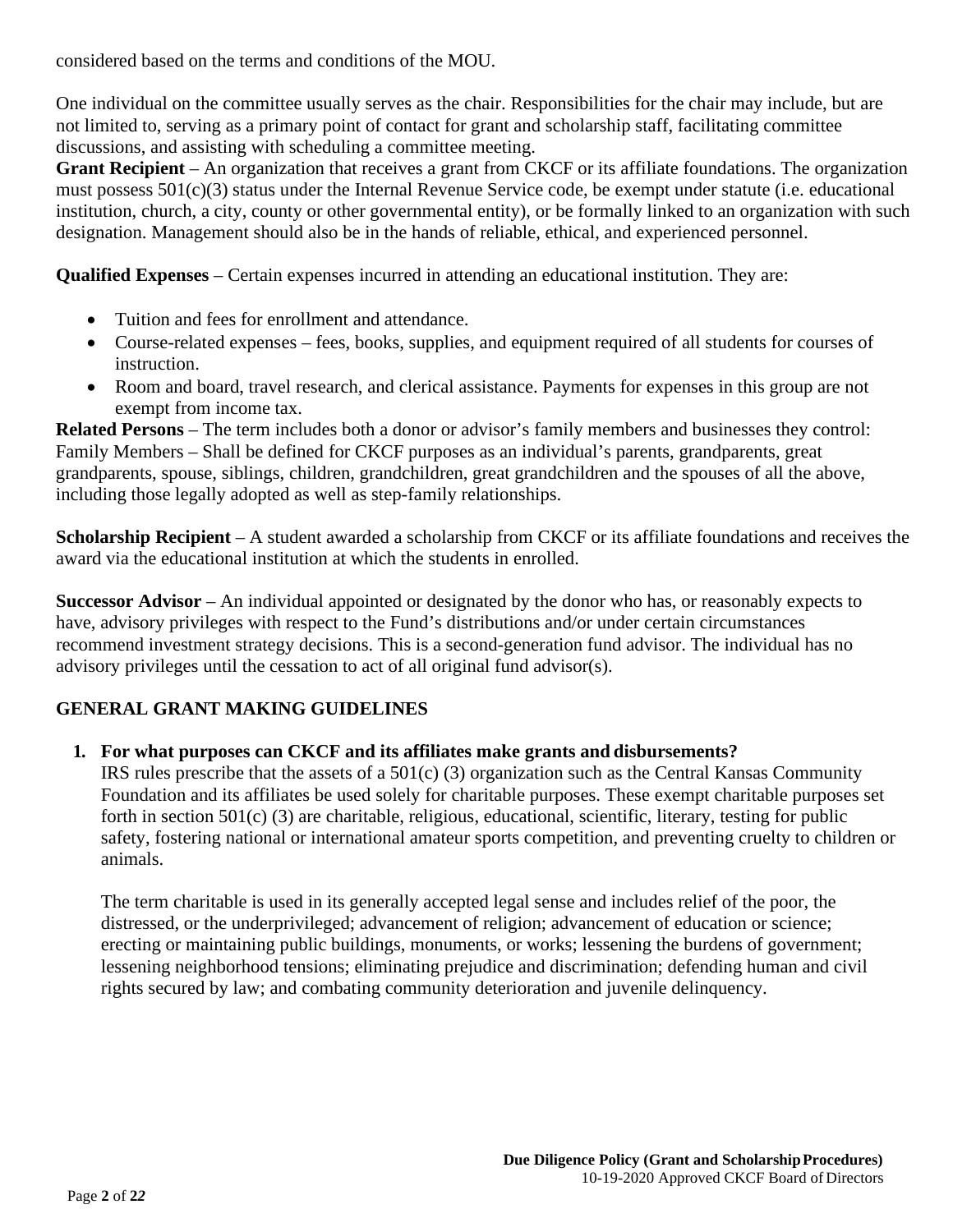In addition, grants and disbursements must be made to support activities specified by the donor, to the extent that there is a donor designation for a specific purpose or are of an unrestricted nature. Oversight committees shall be in place to support recommendations for these distributions or the award will be made via board discretion.

Charitable purposes do not include expenditures that provide more than a minor personal benefit to one or more individuals (versus benefit to the public).

# **2. To whom can CKCF and its affiliates make grants anddisbursements?**

- **Grants and disbursements from foundation funds for charitable purposes may take several forms: A.** Grants to 501(c)(3) public charities (i.e. not private foundations)
	- **B.** Grants to governmental entities (including cities, towns, and school districts) for charitable activities
	- **C.** Grants for charitable activities being carried out by non-501 $(c)(3)$  or non-governmental entities only if:
		- The charitable nature of the activity has been established through agrant application process
		- There is no personal benefit that is more than minor to one or more individuals (versus benefit to the public) from the grant; and,
		- Payments of the grant or disbursement are made either directly to vendors or as reimbursement to the grant recipient upon completion of the project, and documentation is provided for the expenditures.
	- **D.** Direct disbursements furthering the charitable purpose of your foundation (e.g. promotion, donor solicitation, community celebrations andtraining)

## **3. Can CKCF and its affiliates grant to an organization that tells the foundation it is a nonprofit?**

Nonprofit status is a state law concept that may make an organization eligible for certain state-level benefits, but it does not automatically grant the organization exemption from federal income tax. CKCF and its affiliates should ask to see the tax exemption letter that the organization received from the IRS. If the tax exemption letter states that the organizations tax-exempt under Section  $501(c)$  (3) of the IRS code and the organization certifies on its grant application that is remains qualified, CKCF and its affiliates may grant to them. If the organization is not tax-exempt or its exemption letter states that it is exempt under a different code section, CKCF and its affiliates may grant only for specific charitable activities or the organization following the procedures described under General Grant Making Guidelines, number 2, letter C.

**4. Can CKCF and its affiliates grant to an organization that is tax-exempt under a differentsection of the IRS code, such as 501(c) (6) or 501(c) (7)?**

Only organizations granted tax-exempt status is 501 (c) (3) are "charitable." There are many types of organizations that are tax-exempt but that are not charitable. See the table below for examples.

**Grants to these organizations may only be made for specific charitable activities of that organization following the procedures under General Grant Making Guidelines, number 2, letter C.**

| <b>Types of Organizations</b>         | <b>Exempt under Section 501</b> |
|---------------------------------------|---------------------------------|
| <b>Chamber of Commerce</b>            | $(c)$ (6)                       |
| Membership Clubs (golf or recreation) | $(c)$ (7)                       |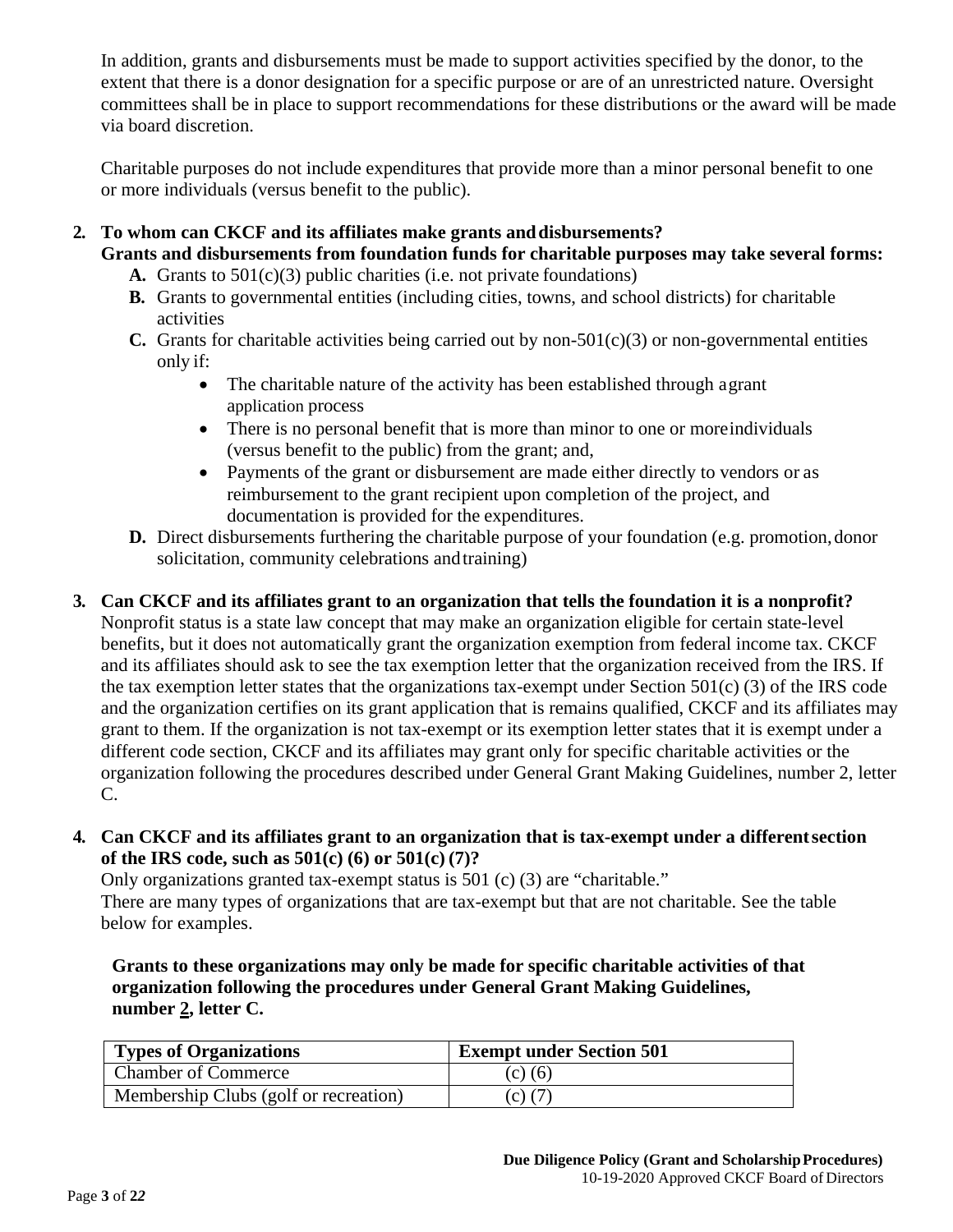| <b>Cemetery Associations</b>       | $(c)$ (13) |
|------------------------------------|------------|
| Armed services organizations (VFW, | $(c)$ (19) |
| American Legion, etc.)             |            |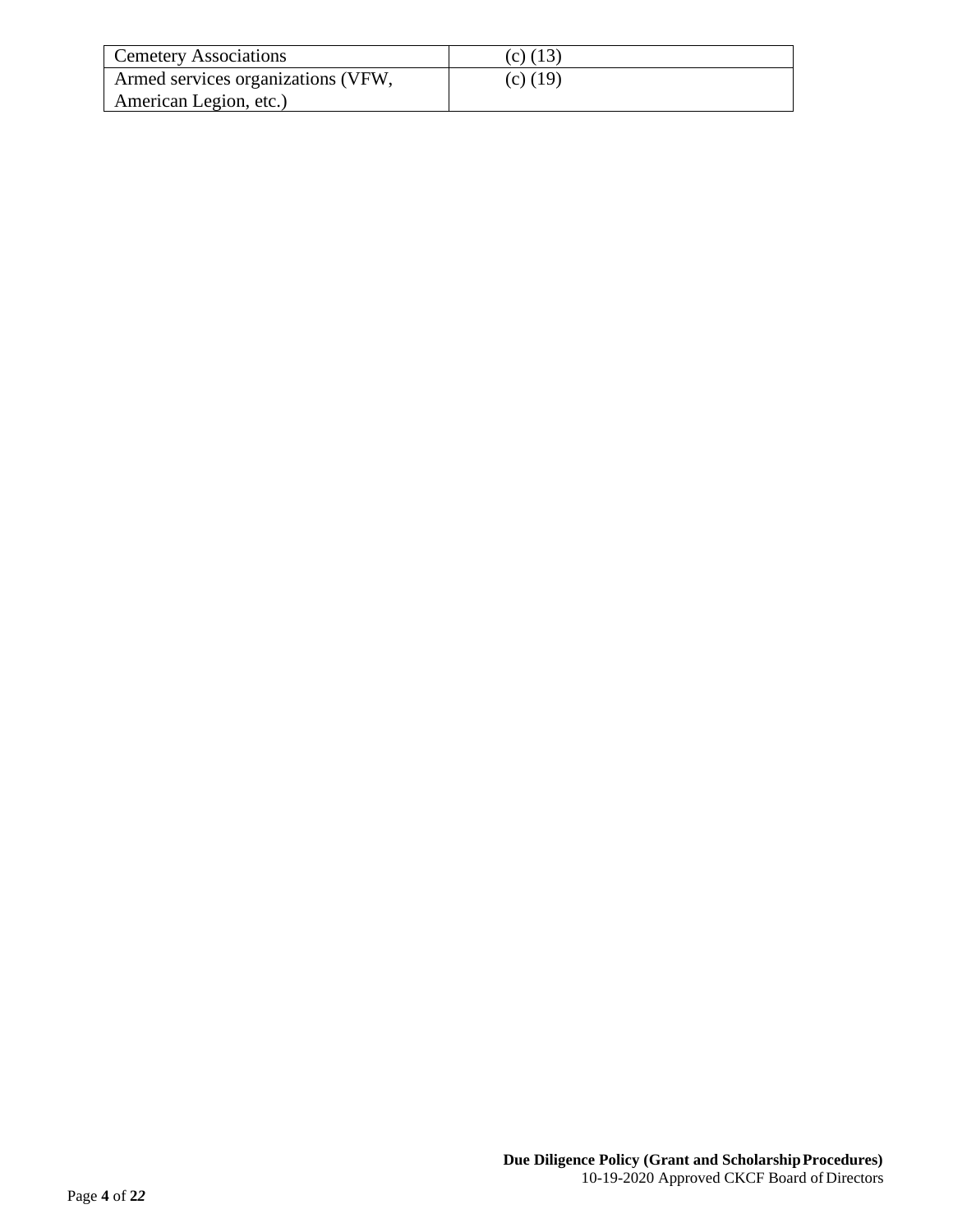### **5. What are some examples of grants that would NOT be considered charitable and would notbe allowed?**

- Grants to private, for-profit childcare programs, as the benefit accrues to the owner of the facility
- Grants to the following organizations for general operating purposes or for activitiesnot specifically charitable:
	- Golf clubs or other recreational clubs, as the benefit accrues to the members of the club
	- Chambers of Commerce
	- American Legions, VFWs, or similar organizations
	- Cemeteries
	- For-profit entities

## **6. The "Normal Purpose Rule"**

- Grants for any activity commonly undertaken by a unit of government qualify as being for  $501(c)(3)$  purposes --- even if not otherwise charitable, educational, scientific, or religious –so long as it is legal for the specific jurisdiction
- Cannot be designated for a specific business, but you can focus on a site of a "class" ofbusiness
- **7. Loan Programs**  Loans must have a charitable purpose: creating jobs in economically distressed areas; creating /retaining/improving jobs for low-moderate income workers; diversifying the local economy to promote economic stability; provide for critical community services, e.g. healthcare, groceries,etc.
	- Rates and terms must reflect charitable intent below market rates for the risk incurred and must fill a "financial gap."
	- Must be a reasonable expectation of repayment, with due diligence and collateral
	- Appropriate servicing and collection conscientious collection efforts appropriate to your local charitable purpose
	- These programs will be taken on a case by case basis to determine parameters for giving
- **8. See Appendix B**: Examples for additional grant examples, including strategic grants and examples for the "Normal Purpose Rule."

It is and shall be the policy of CKCF that, except as noted herein, or otherwise provided by law, all qualified applicants must possess a  $501(c)(3)$  status under the Internal Revenue Service code, be exempt under statute (i.e. educational institution, church, a city, county or other governmental entity), or be formally linked to an organization with such designation.

Competitive, Advised, and Designated Grants are all permissible. Funds are reviewed annually for inclusion in competitive grant cycles (including scholarships), distributed to a cause as pure, designated grants (including education awards), or designated by boards and/or Fund Advisors.

Affiliate Competitive grant cycles should typically have \$3,000 or more to be administered by Foundation staff. In the case that an Affiliate Foundation has less than \$3,000 available to include in a competitive grant cycle, the Affiliate Board may choose to make designated distributions to organizations impacting the community. This does not apply to competitive scholarship administration.

The grant application process is used to determine if the purpose of each grant request is charitable in nature. It is the responsibility of Foundation staff to ensure compliance with this provision or confirm the legal and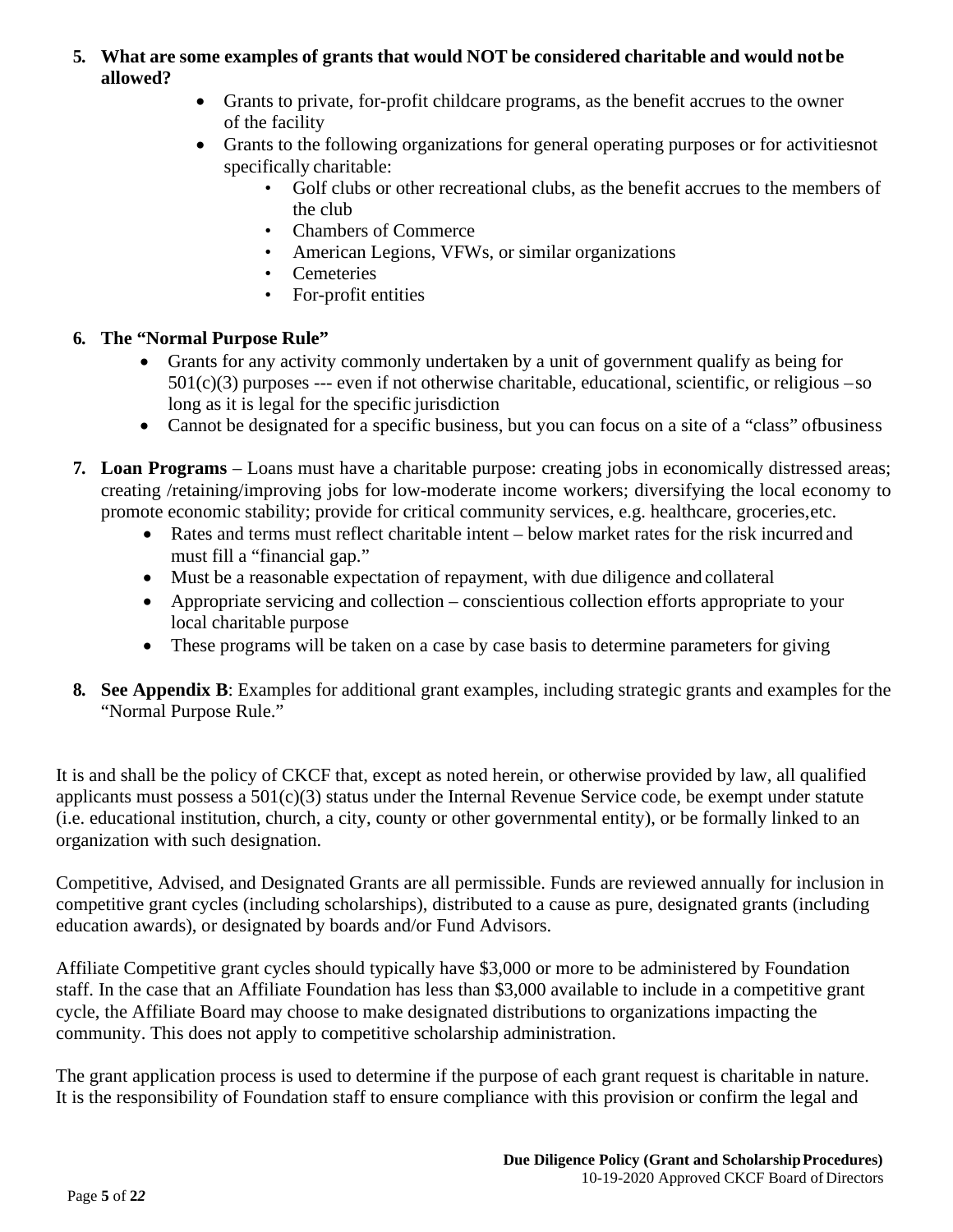appropriate variance of a given grant. Evidence of such tax status will be verified before grant funds are dispersed. Primary data sources to verify public charity status include: IRS determination letter, IRS Business Master File, Exempt Organizations Select Check, National Center for Charitable Statistics, Charity Navigator and/or GuideStar.

#### **Scholarships**

CKCF will comply with all provisions of the Pension Protection Act of 2006 as they apply to scholarships held by CKCF. Specifically, the Board of Directors, or its designated committee, shall appoint all members of the scholarship selection committee, approve the procedure used in granting scholarships, ensure that scholarship recipients are not related to the donors, and ensure that donors or their representatives are not a majority on the selection committee. CKCF considers scholarships grants, therefore, grant-making policies pertain to scholarships, as well.

#### **Atypical Grant Making**

Regardless of fund type, grants to organizations listed in Section 170(b)(1)(A) (vi) of the IRS Code do not require any further investigation.

However, under the Pension Protection Act of 2006, community foundations are required to determine thetax status of organizations named to receive grants from advisory funds. The following types of organizations require "expenditure responsibility" for grants made to them from advisory funds:

- Organizations other than those listed in Section  $170(b)(1)(A)(vi)$
- Type III organizations that are not functionally integrated
- Any supporting organization if the grantee supporting organization is controlled by the donor or donor appointee.

In situations where grants are requested from non-charities for a charitable purpose, such as public safety organizations, or other 501 (c) organizations, Expenditure Responsibility will be required.

#### **Expenditure Responsibility**

If the Foundation determines through the above stated processes that expenditure responsibility is required, it will generally perform the following steps:

IRC Section 4945(h) provides that expenditure responsibility means that the foundation is responsible to exert all reasonable efforts and to establish adequate procedures

- 1. to see that the grant is spent solely for the purpose for which made;
- 2. to obtain full and complete reports from the grantee on how the funds are spent; and
- 3. to make full and detailed reports regarding the grants to the IRS.

The Foundation shall exercise expenditure responsibility for: grants to non-charities; grants to international organizations without a US nonprofit status or determined equivalent; grants to private, non-operating foundations; and grants made from donor advised funds to organizations other than those described in section 170-(b)(1)(A), type III supporting organizations that are not "functionally integrated" and any supporting organization if the donor or a related party controls or serves on the board of that supporting organization; or if the organization it supports is controlled by the donor or donor appointee.

Foundation staff will determine if an organization falls within the above three categories by using one of the following sources to determine status: a review of the organization's tax status determination letter from the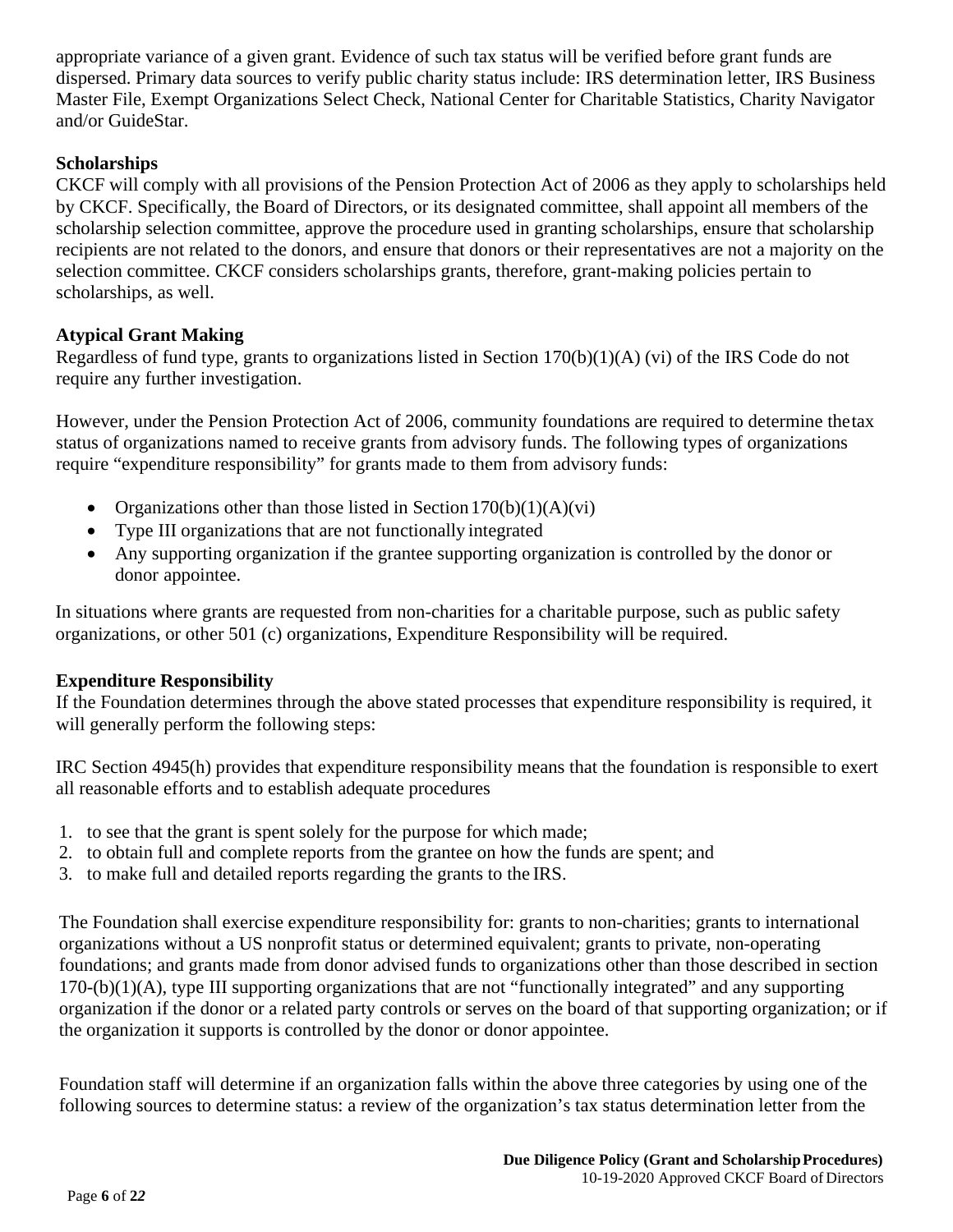IRS; consulting readily available informational databases that specialize in reporting on non-profit companies; receipt of written opinion of counsel; or receipt of written representation from grantee combined with sponsoring organization review of supporting organization's governing documents, including a list of its board members, and written representations from each supported organization.

Where expenditure responsibility is required the Foundation will follow the procedure described below:

- Pre-grant research: The Foundation will conduct a reasonable investigation of the grantee to assure that the grantee possesses the capacity to perform the charitable activity to be funded by thegrant.
- Written agreement: The grantee organization will sign a written agreement which will define the charitable activities that will be accomplished with the granted funds. In most circumstances, general purpose funds are not permitted.
- Separate accounting: Unless the grantee is another private foundation, the grantee must establish a separate account for the granted funds. Charitable dollars may not be co-mingled with noncharitable dollars.
- Regular reports: The grantee must provide regular status reports on the expenditure of the funds and the progress made in fulfilling the charitable purpose as defined in the written agreement.
- Report to IRS: For any year in which a grant was made by the Foundation that requires expenditure responsibility, and if required on the federal tax return, the Foundation shall indicate that such payments were made and complete the appropriate schedule to said tax return. The schedule shall include a brief description of each expenditure including grantee name, expenditure amount, charitable purpose of expenditure and current status of the grant.

### **Confidentiality**

All staff, directors, board members, consultants and grant and scholarship review team/committee members will acknowledge the confidentiality policy on an annual basis. This acknowledgement protects the privacy of donors, information regarding grant and scholarship applicants, and general foundation business, as defined in the confidentiality policy.

Annual updates to the forms may be made and material changes shall go before the Board of Directors for approval. Please note the format of these forms may vary from year to year and for staff, directors, board members, consultants, and grant and scholarship review team/committee members. The general intention of each document will be preserved.

## **Conflicts of Interest**

On an annual basis, all staff, directors, board members, consultants and committee members will complete conflict of interest statements indicating the organizations with which they have potential conflicts. Board members and committee members shall abstain from discussion and voting on matters of awards where he/she has a material conflict of interest.

#### **Reports**

Competitive grants require a written final report including a financial report of expenditures before the grant is closed out. There may also be times that staff will require a written final report on designated grants depending on circumstances that include but are not limited to, an emergency grant award.

#### **Board Responsibility**

The Board of Directors of the Foundation as well as the Executive Committee, which serves as the Grants Committee for the Foundation, holding the authority to review and approve grants and scholarships. Early each year once the available to spend is available the board of directors will vote to authorize the distributions of grants from funds. It further directs that staff will conduct and/or oversee the grant and scholarship selection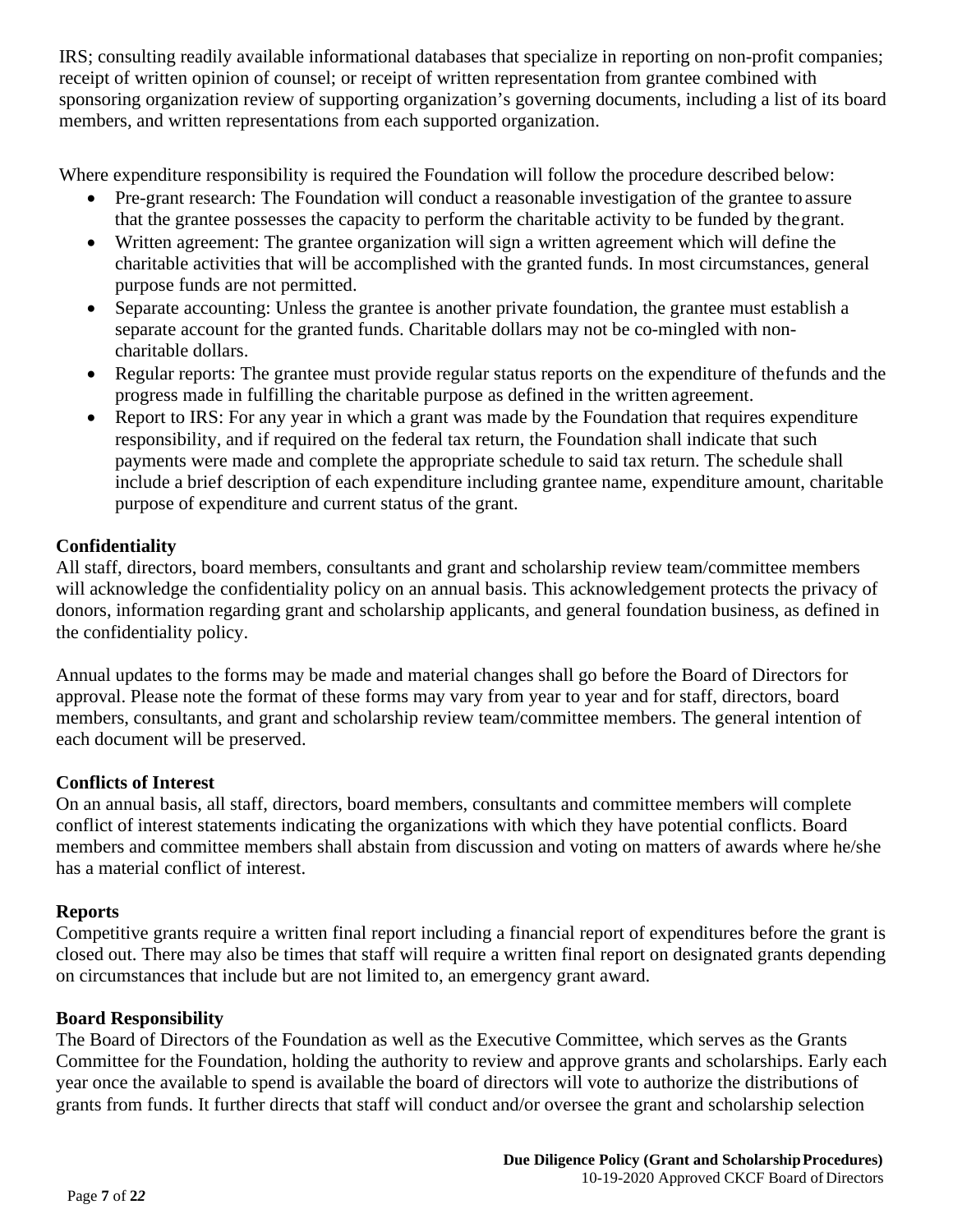processes. Board will be made aware of grants distributed as part of the Executive Summary as a courtesy review of actual grant distributions.

## **GRANT DUE DILIGENCE PROCESS**

#### **See Appendix A: Procedures for internal grant making processes.**

#### **1. Permitted Grants**

In the case of donor directed grants, such as donor advised and designated fund grants with a specific charitable purpose, a letter explaining the terms of the grant is included with the grant check that states that by accepting the grant, the grantee certifies that the grant will be used solely for the charitable purpose as intended by the donor.

Grants are disbursements requested by individuals or organizations that have a fund with CKCF. All grant payments from a donor advised fund must be made to a 501(c) (3) public charity located in the United States. No grants may be made (1) to organizations located outside of the United States, (2) to private non-operating foundations; (3) to political candidates or organizations, (4) to fulfill personal pledges/commitment, or (5) to organizations or persons listed on the Treasury OFAC Specially Designated Nationals and Blocked Persons (SDN) List. [\(www.ustreas.gov/offices/enforcement/ofac/sdn\).](http://www.ustreas.gov/offices/enforcement/ofac/sdn))

In addition, no grants may be made which result in the donor deriving a material benefit such as the purchase of a dinner at an event. Grants to individuals may only be made from a scholarship fund, which is subject to the Foundation guidelines on scholarships. No grants to individuals may be made from a donor advised fund. Vouchers and invoice payments for charitable projects not directly associated with a 501(c) (3) entity must be made through a field of interest fund. No such payments may be made from a donor advised fund.

#### **2. Donor Intent**

The Foundation is committed to ensuring that grants meet the original intent of the donor. To document donor intent, the donor is required to sign a fund agreement detailing the intended recipients of grants from the fund. In the case of a donor advised fund, donors may recommend grants each year as described in the donor advised fund agreement. Grant recommendations for donor advised funds are reviewed, subjected to due diligence procedures, and then recommended for approval by staff and knowledge of distribution to the Board of Directors.

In the instance that the donor is no longer living, the Board of Directors executes its Variance Power to select charities most closely resembling those originally selected by the donor. If the donor is living or successor advisor appointed, in accordance with definitions section above, but the charity is no longer in existence, the donor is contacted to update the terms and conditions of the fund agreement with the Foundation. If neither the donor is living nor the charity is in existence, the Board of Directors again honors the original intent of the donor by executing its Variance Power and selecting a charity most closely resembling that of the original intended recipient.

Donors with fund agreements with the Foundation can, at any time, request a grant be made to their favorite charity. In processing the grant request in accordance with the following processing procedures, the Foundation is honoring the intent of said donor. Furthermore, as a fail-safe, the annual audit of the Foundation's financials includes a cross-checking of grants with donor intent outlined in the fund agreements with the Foundation.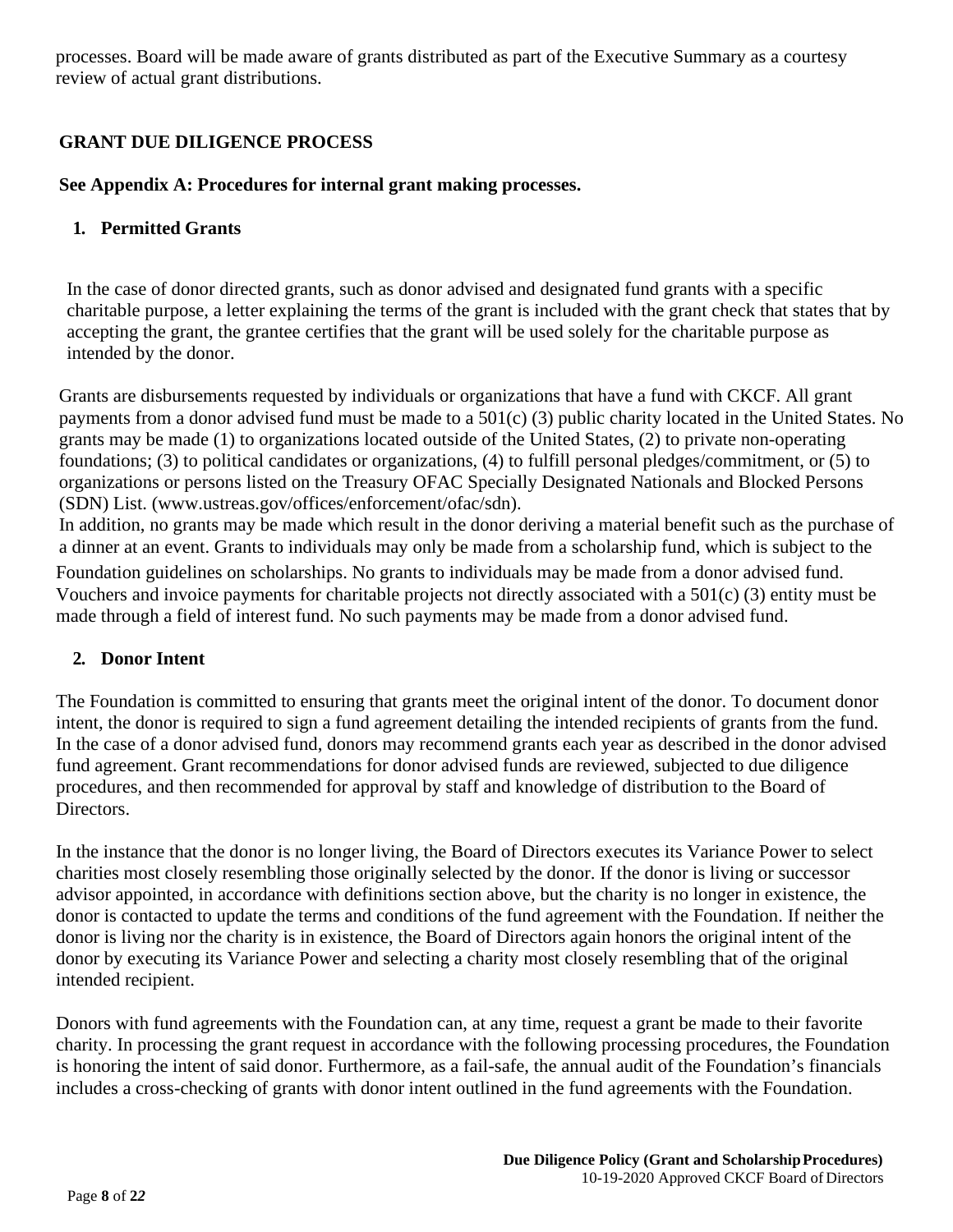Other Grant Making processes are conducted as part of Competitive Grant Making cycles. CKCF conducts this based on Fund specifics (donor intent), regional opportunities (includes affiliate territories), special groups (Women's Community Fund), and more. Competitive processes, unlike Donor Advised Funds (DAF), include a broad cast of applicants based on the specifics of the grant cycle. These processes generally include a specific application, promotion to eligible charities, coordination of a selection committee and a follow up / summary report for evaluative purposes. Confidentiality and Conflict of Interest guidelines are followed for the selection committees. Public promotion of the recipients is promoted on our website in most cases.

In the case of donor directed grants, such as donor advised and designated fund grants with a specific charitable purpose, a contractual grant agreement explaining the terms of the grant is included with the grant check that states that by accepting the grant, the grantee certifies that the grant will be used solely for the charitable purpose as intended by the donor.

Recipients of competitive award processes are provided an agreement letter that indicates funds that are not expended for the purpose of the award must be returned to the Community Foundation for use in furtherance of its mission and the charitable purposes of the particular Fund under which such award was made.

## **UNRESTRICTED/DISCRETIONARY GRANTMAKING GUIDELINES**

### **1. Discretionary Grants**

The Board of Directors of Central Kansas Community Foundation may from time to time, and as such funds are available, make discretionary grants in an effort to ensure the inclusion and access of underrepresented geographical areas and individual organizations in the grant making process, and to ensure that critical needs of the community are met in a timely manner. The Board encourages applications from organizations that promote lasting economic opportunity and the mobilization of community resources for people who lack basic services.

The Community Foundation strongly promotes efforts that seek to address critical needs through integrated approaches that bring together diverse groups, develop collaborations among different segments of our communities, generate civic and community vitality, or promote civic engagement.

*The amount available for unrestricted/discretionary grant making will be determined after the previous year's year-end calculation have been made. Once the year is closed the preparation of the "available to spend" (ATS) report is finalized. Staff will prepare a report identifying the amount and source of funds available for grant making for the approval of the Board of Directors. Staff are then designated to completed distributions with donors, advisors or per memorandum directives.*

Funds that should be auto distributed by CKCF staff will be made as soon as possible after finalization of the ATS report, unless noted by the donor or fund advisor.

ATS requests from fund advisors should be sent to CKCF staff no later than November 1 of each year. If CKCF has not received a request by November 1, nor confirmation from the donor that no distribution will be made for the given year, CKCF staff will note that in the accounting software. **If, after three years, CKCF receives no relevant communication, the Board of Directors will begin to exercise its variance power.**

Affiliate Foundation's shall institute this as other CKCF policies unless an alternative policy for unrestricted/discretionary grant making has been formally written.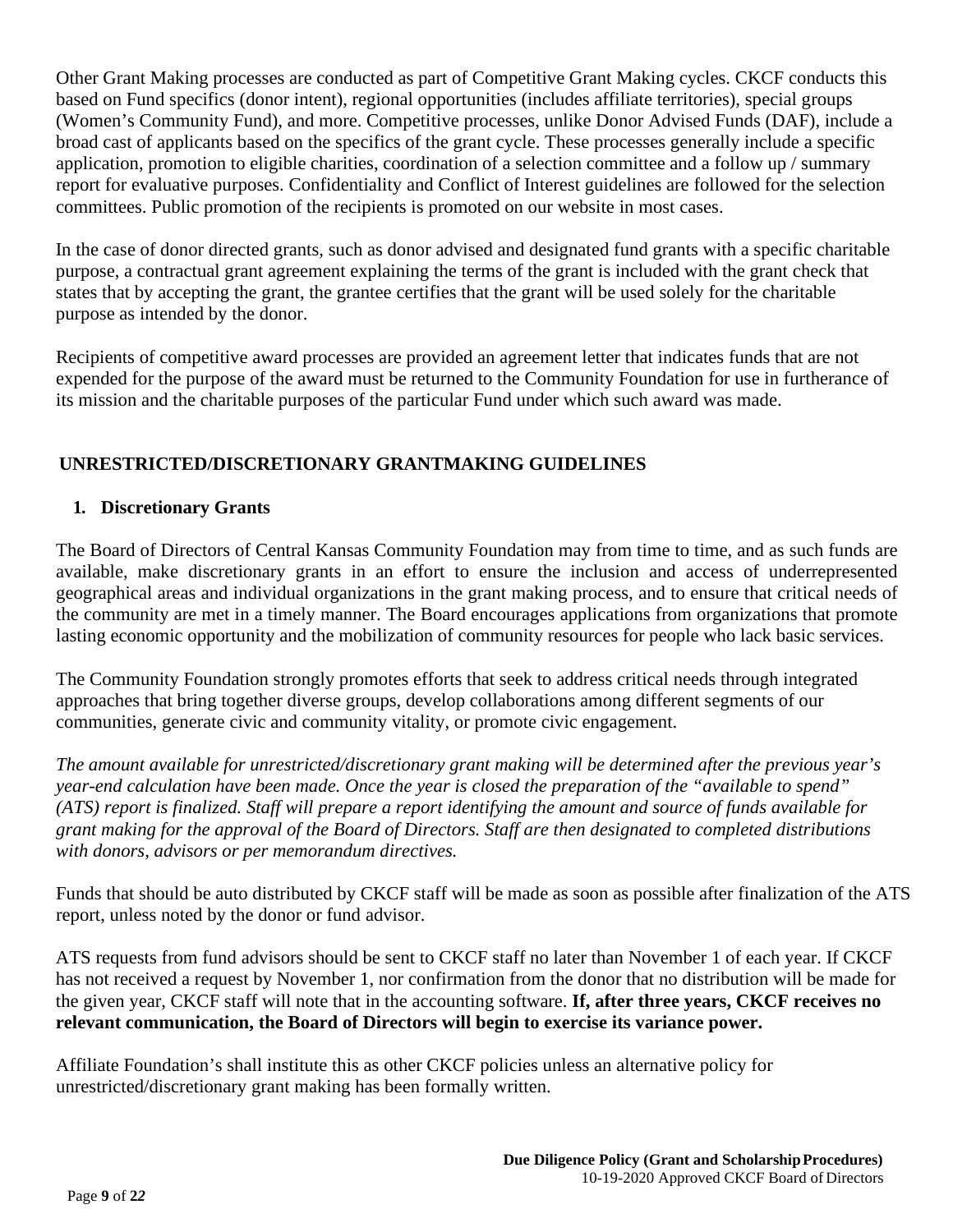### **2. Measurable Results**

Grant making should achieve progress, as evidenced by measurable outcomes and reporting results within the competitive grant making process.

Measurable outcomes provide accountability for financial support provided by Central Kansas Community Foundation and its Affiliates. Utilizing measurable outcomes in grantmaking helps an organization stay on track to focus on what really matters – bringing about positive change in the community.

Some indicators for effective outcomes that will produce measurable results include:

- Desired outcomes are plausible and aligned with the nonprofit's mission and strategy
- Goals are realistic and achievable within the grant period
- The resources available are appropriate, and the cost of the program will result in a reasonable impact
- Outcomes are SMART: specific, measurable, achievable, realistic, and time sensitive

Typically, if an organization received a competitive grant award from Central Kansas Community Foundation or its affiliates, the organization shall be asked to complete a follow-up survey in which aspects of evaluation will be included.

### **3. Intent**

The Central Kansas Community Foundation casts a wide net into the region it serves and strives to establish relationships with community members, civic leaders, nonprofits, faith-based institutions, businesses and schools. Priority grant making for competitive grants includes, but is not limited to:

- Organizations meeting basic human needs, such as food, housing, and personal safety
- Access to basic healthcare
- The needs of children
- Disaster response
- Organizational infrastructure hardship

The Community Foundation strives to have no grant award less than \$250. Generally, requests should not exceed \$15,000 in competitive grant cycles unless the promotion of the grant cycle clearly demonstrates availability of this level of granting.

## **4. Application/Letters of Inquiry**

Letters of Inquiry will be accepted at any time during the year. Applicants should first submit a letter of describing the specific need to be addressed by the grant. The letter should include a description of the project or program for which funding is being solicited, the amount of funding being requested, and cite the community issue(s) that will be addressed. Letter of inquiry should provide contact information, including an email address and should be mailed to CKCF, 301 North Main, Suite 200, Newton, KS 67114 or direct to Affiliate Foundations.

An award may be made after review of the Letter of Inquiry; additional information may be requested, and/or the applicant may be directed to upcoming competitive grant cycles to submit formal application to that specific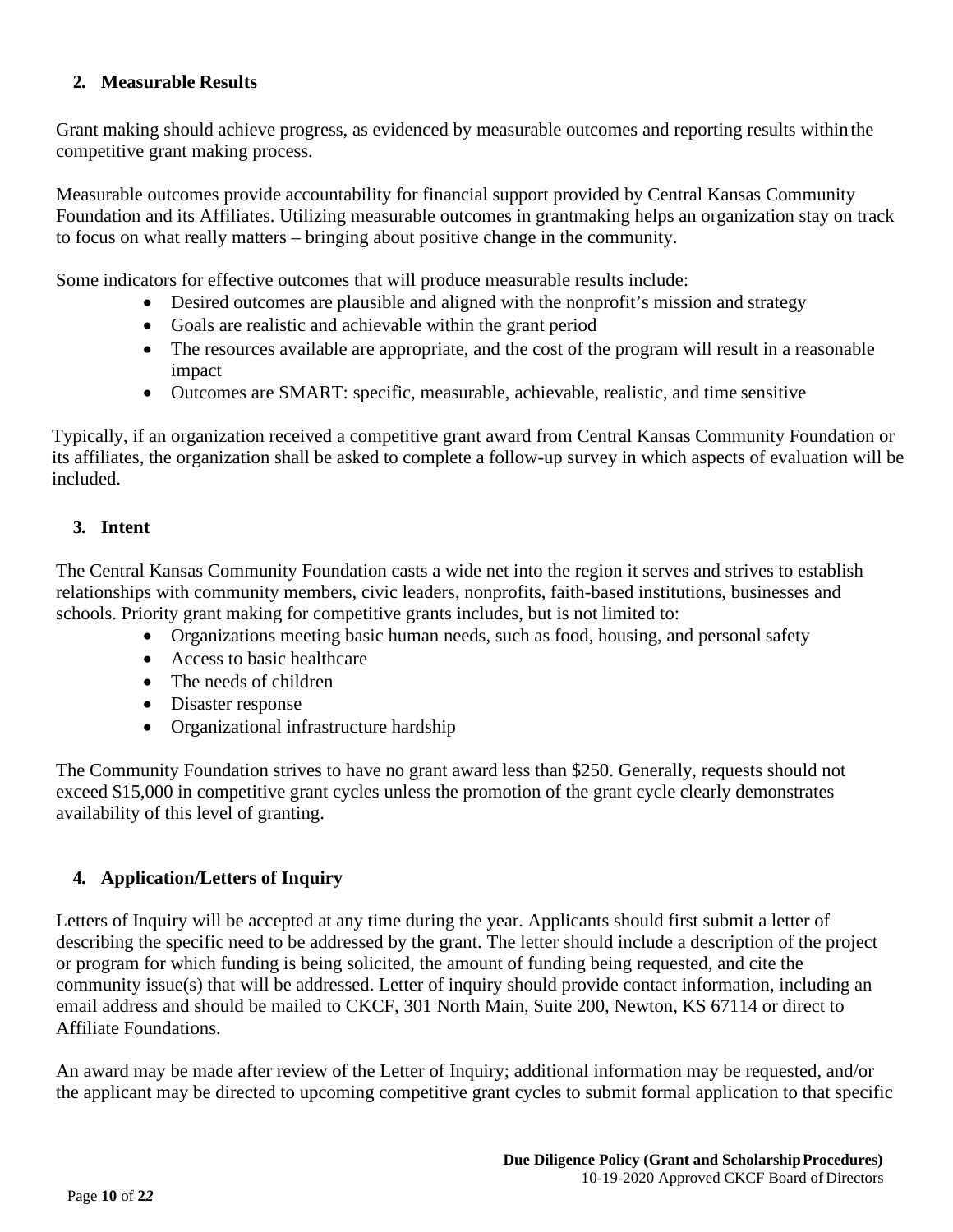funding. Letters of Inquiry will be reviewed by grant and scholarship staff, in collaboration with the executive director and may also be managed by Affiliate Foundations at the board level.

## **PROCEDURES OF THE CENTRAL KANSAS COMMUNITY FOUNDATION: Awarding Scholarships, Fellowships, and Other Grants to Individuals**

#### **1. Introduction: Scope and Intent of the Policy**

The Central Kansas Community Foundation ("the Community Foundation") from time to time holds and administers certain funds (the "Funds") that provide scholarship grants to individuals, including high school, college and graduate school students, to enable the recipients to complete an undergraduate or graduate education in the field of their choice at the college or graduate school of their choice. The Community Foundation also holds and administers certain *Scholarship* Funds that make grants to students in primary and secondary school to attend various educational programs and to other individuals for vocational or other training. *Education* Funds are also held by the Community Foundation, which make grants to secondary or post-secondary educational institutions for distribution to students, as the institution sees fit. Grants made from such Funds shall be referred to as "Scholarship Grants."

The Community Foundation also from time to time holds and administers certain Funds that make grants to individuals in recognition of achievement in the fields of art, literature, education, science, public or community service, or for other charitable or civic achievement. Such awards may not be intended to finance any specific activities of the recipients and may not impose conditions on the manner in which the prizes or awards may be expended by the recipient Grants made from such funds shall be referred to as "Individual Achievement Grants."

The Community Foundation also from time to time holds and administers certain funds that make grants to individuals to achieve a specific objective, produce a report or other similar product, or improve or enhance a literary, artistic, musical, scientific, teaching, or other similar capacity, skill, or talent of the grantee that relates to the Community Foundation's mission. Eligible individuals may include graduate students, scholars, professionals, and other individuals with specialized skills or knowledge. Scholarships also may be awarded to pay for a course of study leading to a certificate or to achieve a skill level, such as art or vocational school. Such scholarships may cover the cost of tuition and related expenses. All grants described in this paragraph shall be referred to as "Awards and Prizes to Achieve a Specific Objective."

The Community Foundation has established the following procedures pursuant to which Scholarship Grants, Individual Achievement Grants and Awards and Prizes to Achieve a Specific Objective will be awarded from funds where Donor-advisors have any advisory privileges or participation in the selection of grant or award recipients. The following procedures shall be interpreted so as to ensure the Community Foundation's compliance with all applicable requirements of the Internal Revenue Code, including Section 4966, accompanying Treasury Regulations and guidance from the Internal Revenue Service, and these procedures may be amended from time to time.

For purposes of these procedures, a Donor-advisor will be defined as an individual or organization, including a corporation, partnership or trust, that makes a contribution to a Fund where such Fund is separately identified by reference to contributions of the Donor-advisor and with respect to which the Donor-advisor (or any person appointed or designated by such Donor-advisor) has, or reasonably expects to have, advisory privileges with respect to the distribution or investment of amounts held in such Fund by reason of the Donor-advisor's status as a donor.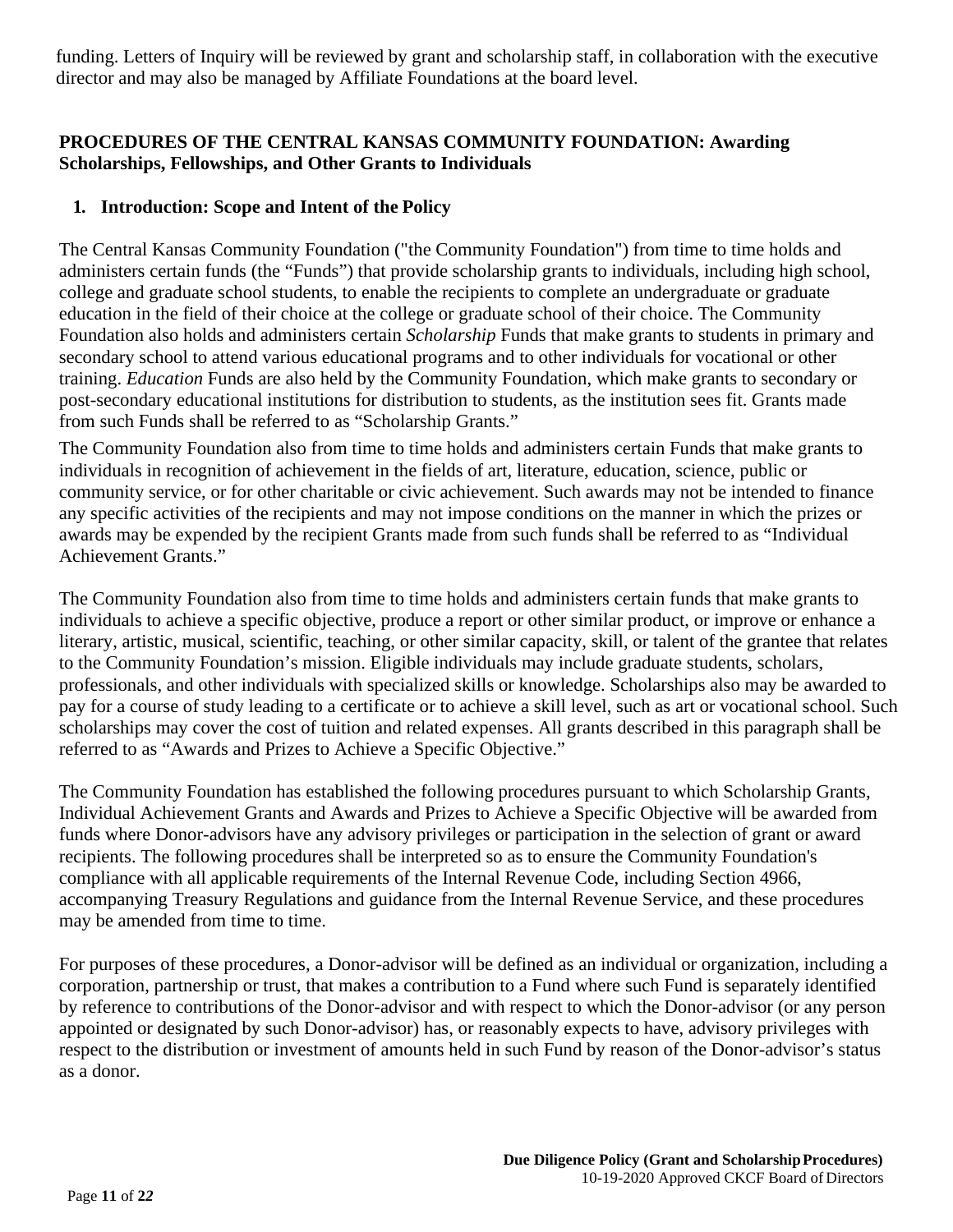Community Foundation values and encourages the interest and involvement of donors to funds established to make Scholarship Grants and Individual Achievement Awards. Such involvement may include developing criteria for awards, serving on grant selection committees and recommending others for places on selection committees.

#### **2. Selection of Grantees**

Grantees are to be selected on an objective and nondiscriminatory basis. The group from which grant recipients are selected must be sufficiently broad so that giving grants to one or more members of the group fulfills a charitable purpose; however, selection from such a group is not necessary if one or more grant recipients are selected on the basis of their exceptional qualifications to carry out the purposes of the grant or it is otherwise evident that the selection is particularly calculated to effectuate the charitable purpose of the grant rather than to benefit particular persons or a particular class of persons. For example, selection of a qualified research scientist to work on a particular project does not violate the requirements of this paragraph if the scientist is selected from a group of three scientists who are experts in that field.

#### **A. Scholarship Grants**

In connection with Scholarship Grants, Community Foundation staff and designated members of selection committees established for such awards shall contact high school, college and graduate school administrators as well as managers of other relevant community institutions to advertise the availability of the Community Foundation's Scholarship Grants and to request that these administrators nominate potential candidates or encourage potential awardees to submit applications for scholarship aid.

#### **B. Individual Achievement Awards**

In connection with Individual Achievement Awards, Community Foundation staff and designated members of selection committees established for such awards shall contact relevant community institutions and individuals to publicize the availability of the Community Foundation's Individual Achievement Awards and to solicit nominations for such awards. Candidates for such awards may take no part in the selection process.

#### **C. Awards and Prizes to Achieve a Specific Objective**

In connection with Awards and Prizes to Achieve a Specific Objective, Community Foundation staff shall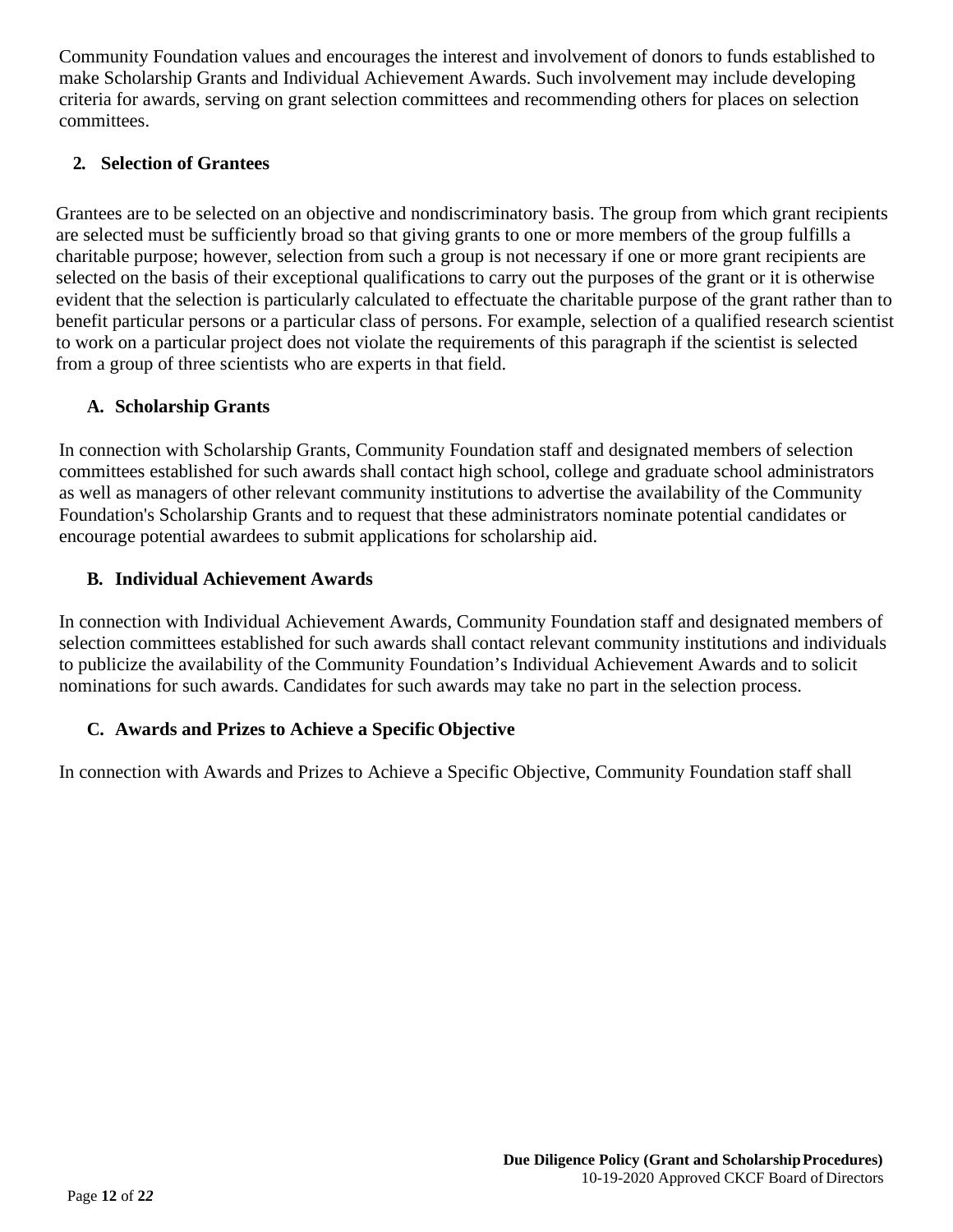develop application or nomination procedures that are appropriate to accomplish the purposes of the Fund under which any such award is established.

# **3. Eligibility:**

Donor Intentions – To ensure adherence to the donors' intentions in creating the fund, it is paramount that each memorandum of understanding (MOU) is referenced for conditions of eligibility. Aspects of a scholarship vary based on the donor intentions in establishing the fund.

Eligible Candidates – Those eligible to apply per individual scholarship must meet the general eligibility conditions to be viable candidates.

Related Persons can impact eligibility based on several factors.

- **A.** If a scholarship is solely funded by the "donor" or the scholarship is established in a Trust then Related Persons and Family Members are ineligible to apply.
- **B.** If the scholarship is funded 50% or more by Related Persons then Family Members as well as Related Persons are ineligible to apply.

Further, it is noted that Related Persons are eligible to apply, in cases where a fund is held in a family name, when the scholarship is funded 50% or more by non-Related Persons. Annual evaluation of contributions to scholarships will be conducted by grant and scholarship staff to establish eligibility of Related Persons prior to each funding cycle.

## **4. Criteria for Selection**

The criteria to be used in selecting grant recipients from a fund established at the Community Foundation must be based on criteria that are appropriate to accomplishing the underlying purpose of the grant as described in the agreement creating such Fund. Community Foundation staff should work with donors to establish Funds that fulfill the donor's charitable goals and feature clear selection criteria.

## **A. Scholarship Grants**

For Scholarship Grants, such criteria may include, but are not limited to, the following: prior academic performance, performance of each applicant on tests designed to measure ability and aptitude for educational work; recommendations from instructors of such applicant and any others who have knowledge of the applicant's capabilities, additional biographical information regarding an applicant's career, academic and other relevant experiences, financial need and conclusions which the grant selection committee may draw as to the applicant's motivation, character, ability, or potential. Criteria may also include the applicant's place of residence, past or future attendance at a particular school, past or proposed course of study or evidence of his or her artistic, scientific or other special talent. Preference may be given to applicants of a particular sex, race, ethnic background or religion so long as such preference does not violate public policy.

Recipients of Scholarship Grants must be (1) primary or secondary school students; (2) undergraduate or graduate students at a college or university who are pursuing studies or conducting research to meet the requirements for an academic or professional degree; or (3) students – whether full-time or part-time – who receive a scholarship for study at an educational institution that provides an educational program acceptable for full credit toward a bachelor's or higher degree, or offers a training program to prepare students for gainful employment in a recognized occupation and is authorized under federal or state law to provide such a program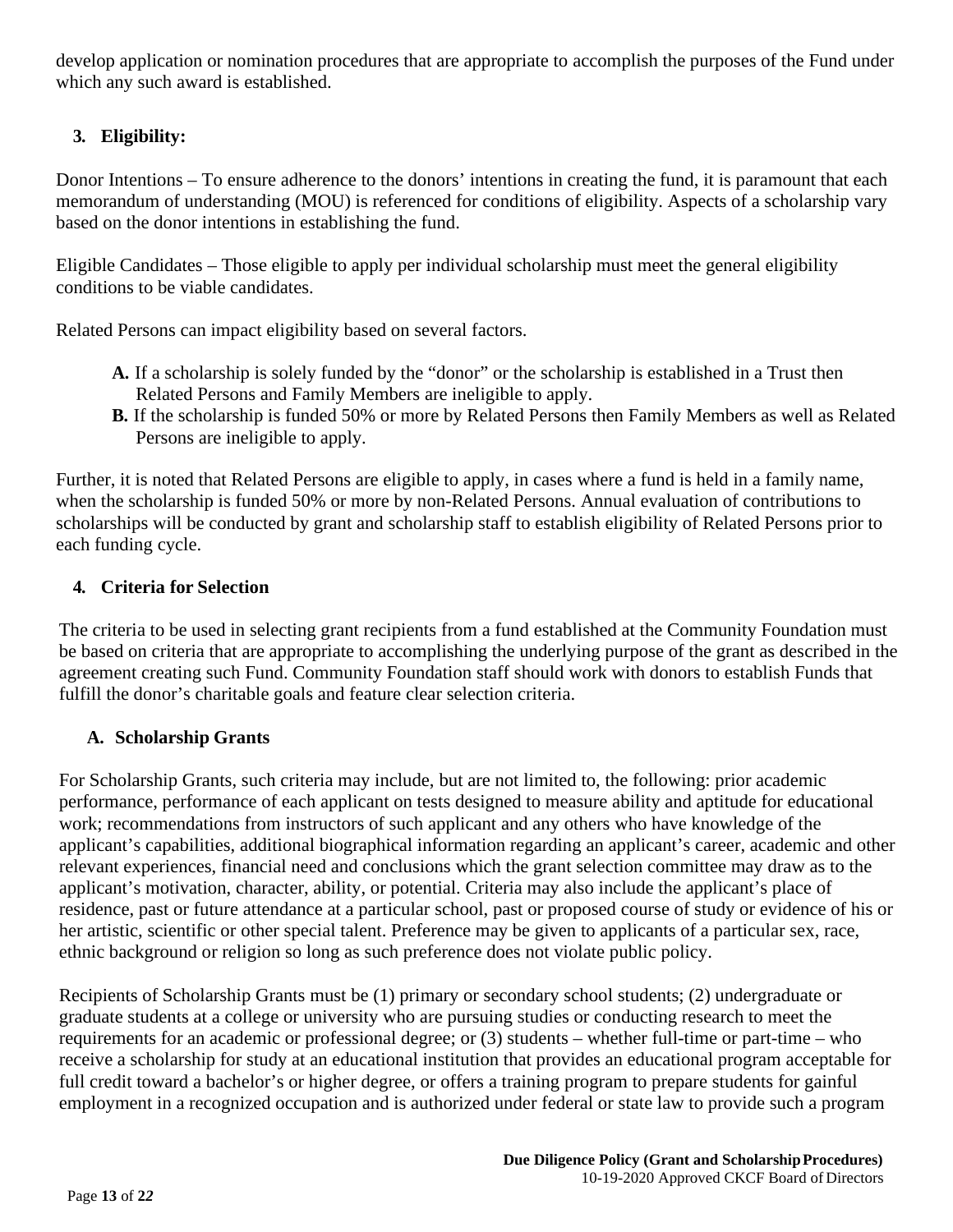and is accredited by a national recognized accreditation agency and all Scholarship Grants must be used for tuition and related expenses (as further described in Section 8 below) at an educational institution described in IRC § 170(b)(1)(A)(ii), i.e., such institution must normally maintain a regular faculty and curriculum and must normally have a regularly organized body of students in attendance at the place where the educational activities are carried on.

The Community Foundation reserves the right to impose additional, minor reasonable restrictions and/or requirements upon the awarding of Scholarship Grants and the administration of such grants. Any substantial or material changes will be made only with approval of the Community Foundation's Board of Directors.

### **B. Individual Achievement Awards**

In connection with Individual Achievement Awards, such criteria may include but are not limited to: the individual's past achievements and community involvements, other biographical information regarding an applicant's career, academic and other relevant experiences.

The Community Foundation reserves the right to impose additional, minor reasonable restrictions and/or requirements upon the awarding of Individual Achievement Awards and the administration of such grants. Any substantial or material changes will be made only with approval of the Community Foundation's Board of Directors.

### **C. Awards and Prizes to Achieve a Specific Objective**

In connection with grants to individuals to achieve a specific objective, produce a report or other similar product or improve or enhance a literary, artistic, musical, scientific, teaching or other similar capacity, skill or talent of the grantee that relates to the Community Foundation's mission, recipients may include graduate students, scholars, professionals or other individuals with specialized skills or knowledge. Criteria shall be related to the purpose of the Fund under which the award is established and may include prior experience, contributions to the field, demonstrated academic achievement, financial need, character, ability, motivation and potential. In connection with scholarships awarded to pay for a course of study leading to a certificate or a higher skill level, criteria shall be related to the purpose of the Fund under which the award is established and may include financial need, character, ability, motivation, potential and the relevance of the candidate's course of study and career objectives to the charitable purposes of the Fund.

#### **5. Grant and Scholarship Review Teams/Committees**

The Community Foundation shall appoint all members of any review team/committee charged with the evaluation of candidates for Scholarship Grants, and Individual Achievement Awards, in accordance with the Grant and Scholarship review Teams/Committees description in the Definitions section.

No combination of Donors, persons recommended or designated by Donors (or persons related to any of these persons) to a Fund that makes Scholarship Grants or Individual Achievement Awards may, directly or indirectly, control any review team/committee established in connection with such Fund. For example, Donors, persons recommended or designated by Donors and persons related to any of these persons shall not constitute a majority of any such selection committee (persons may include individuals, partnerships, corporations or trusts). Where a Donor recommends a person for appointment to a review team/committee based on objective criteria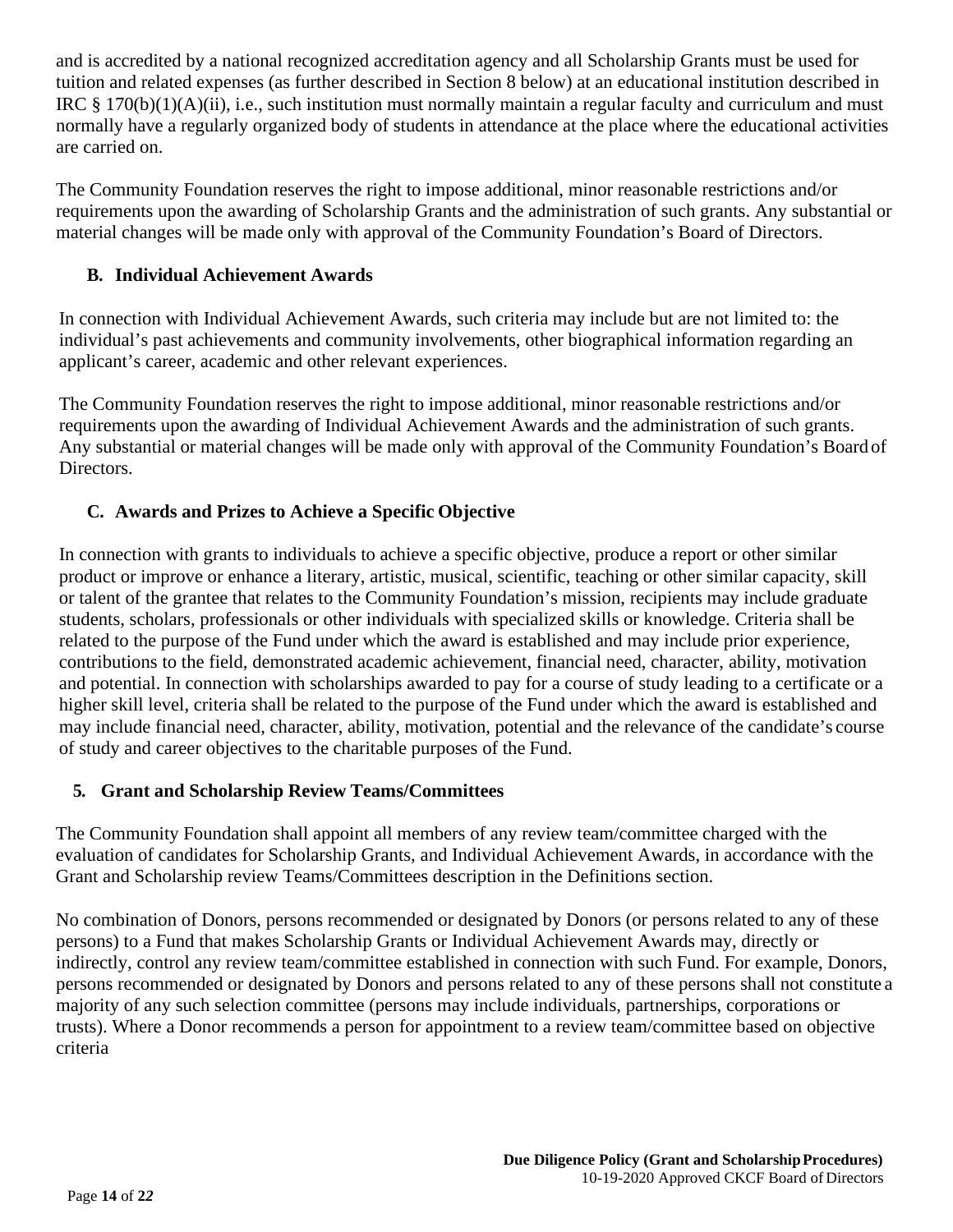related to the expertise of such person, such person will not be deemed to be appointed or designated by the Donor. Donors and related persons may provide advice with respect to the selection of grant or award recipients solely as members of a minority member of the review team/committee.

Every member of any review team/committee charged with the evaluation of candidates for Scholarship Grants and Individual Achievement Awards shall adhere to the relevant policies of the Community Foundation as they may be adopted and amended from time to time, including without limitation a conflict of interest and confidentiality policy. Every member of any review team/committee charged with the evaluation of candidates for Scholarship Grants and Individual Achievement Awards shall be obligated to disclose any personal knowledge of and relationship with any potential grantee under consideration and to refrain from participation in the award process in a circumstance where he or she would derive, directly or indirectly, a private benefit if any potential grantee or grantees are selected over others. No grant covered by this policy may be awarded to any member of the Community Foundation's Board of Directors, any substantial contributor to the Community Foundation, any employee of the Community Foundation, or any other disqualified person as defined in IRC § 4946(a) with respect to the Community Foundation, or, with respect to grants from a particular Fund, any Donor or substantial contributor to such Fund or any member of a selection committee to such Fund, or for a purpose that is inconsistent with the purposes described in IRC  $\S 170(c)(2)(B)$ .

Annually each review team/committee member will complete a Confidentiality form and a Conflict of Interest Policy form, as outlined in the Confidentiality description of the Definitions section. Family members and others who may have a conflict of interest may not be eligible to serve on the review team/committee. Situations include but are not limited to a distant relative is applying to a memorial scholarship established in the name of great-grandparent or a nephew through marriage is applying for a scholarship.

Each review team/committee established under this policy shall forward its recommendations to the Central Kansas Community Foundation staff in such form and on such schedule as the staff shall establish. Based on the nature of the award, a less or more formal submission may be requested.

The Central Kansas Community Foundation Board provides community foundation staff the authority to approve any or all of the grants made under this policy. At the start of each year, the board of directors is provided with and approves the available to spend report. From this, staff is able to move the process of review team/committee's final recommendations forward. The Board of Directors is provided regular grant reports that reflect current distributions.

#### **6. Application and Nomination Process**

Applicants for Scholarship Grants and Awards and Prizes to Achieve a Specific Objective shall be required to submit such application forms and supporting materials as the Community Foundation may deem appropriate on a schedule to be determined by the Community Foundation. Individuals and organizations wishing to nominate others for Individual Achievement Awards shall also be required to submit such nomination forms and supporting materials as the Community Foundation may deem appropriate on a schedule to be determined by the Community Foundation.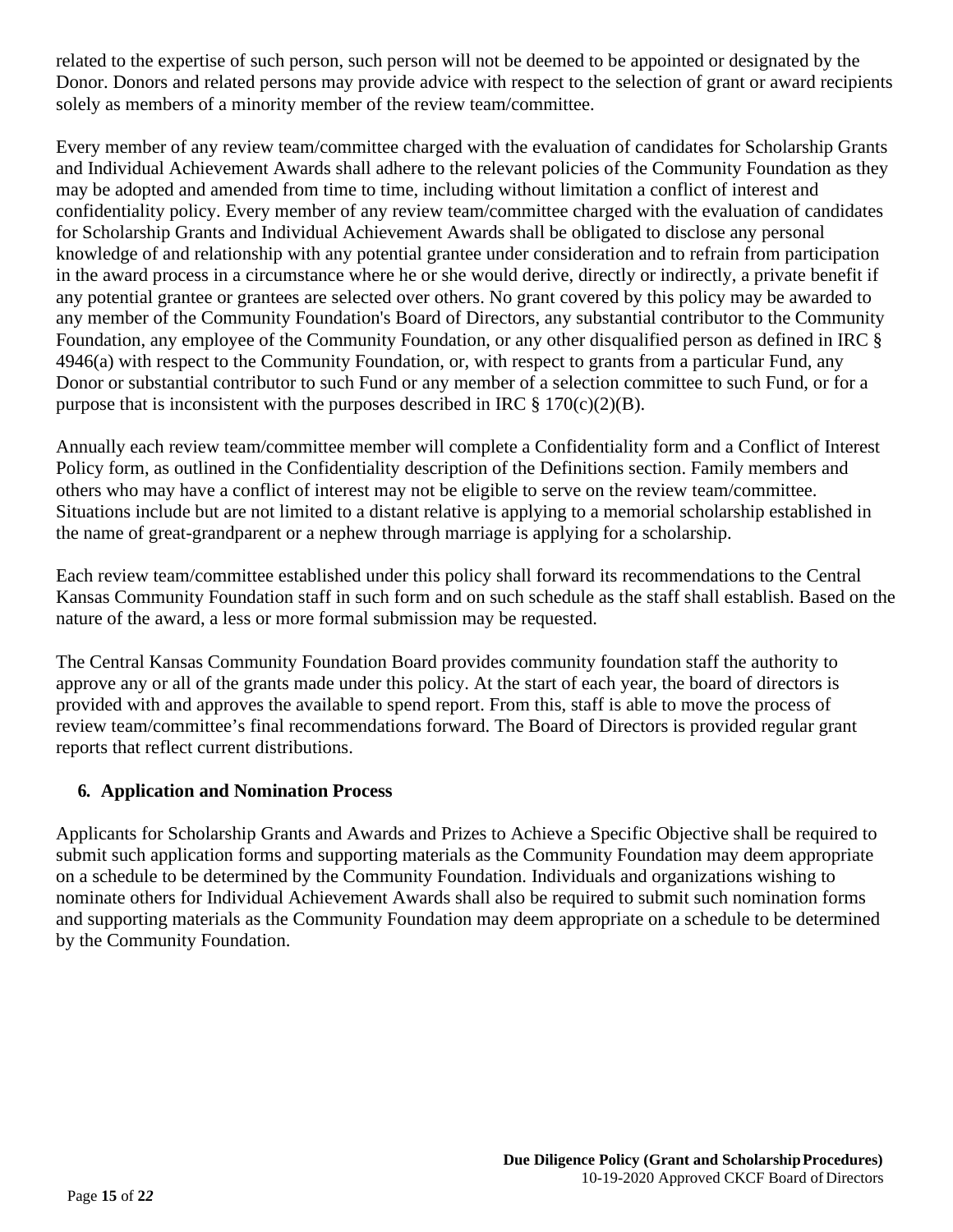#### **7. Grant Renewals**

Grants will ordinarily be awarded for a one-year period but may be for a shorter or longer period. A Scholarship Grant or an Award or Prize to Achieve a Specific Objective may be renewable for a period appropriate to the purposes of the Fund under which the award is established. Otherwise, the Community Foundation may consider renewing a grant on a case-by-case basis according to the status of the grantee's project and the purposes of the grant.

## **8. Supervision of Scholarship Grants**

## **A. General Procedures**

Unless otherwise provided in the fund agreement establishing a Scholarship Grant, each Scholarship Grant shall be paid by the Community Foundation directly to the educational institution for the use of the scholarship recipient. Each educational institution must be described in IRC § 170(b)(1)(A)(ii) and must agree in writing to use the grant funds to defray the scholarship recipient's expenses or to pay the funds (or a portion thereof) to the recipient only if the recipient is enrolled at such educational institution and his or her standing at such educational institution is consistent with the purposes and conditions of the grant.

Unless otherwise provided in the fund agreement establishing a Scholarship Grant, a condition of each Scholarship Grant is that it will be used only for qualified tuition and related expenses within the meaning of IRC § 117(b)(2), and for room and board. Accordingly, a Scholarship Grant can be used only for: (1) tuition and fees required for the enrollment or attendance of the student at a qualifying institution; (2) fees, books, supplies, and equipment required for courses of instruction at such an educational institution; and (3) room and board. An additional condition is that no part of the Scholarship Grant shall be used as payment for teaching, research, or other services by the scholarship recipient required as a condition for receiving the scholarship.

## **B. Special Procedures**

If for any reason, a Scholarship Grant is paid to a person other than the educational institution attended by the scholarship recipient or if the Scholarship Grant is used for expenses other than qualified tuition and related expenses within the meaning of IRC § 117(b)(2) or for room and board, the Community Foundation must receive a report on the progress of each recipient of such a Scholarship Grant at least once each year. This report must include a summary of the use of the funds awarded, and the grantee's courses taken (if any) and grades received (if any) in each academic period. This report must be verified by the educational institution. A final report is also required.

Where the reports submitted or other information (including the failure to submit reports) indicate that all or any part of a scholarship grant is not being used in furtherance of the purposes of such grant, the Community Foundation is under a duty to investigate. While conducting its investigation, the Community Foundation shall withhold further payments to the extent possible until any delinquent reports required under the foregoing provisions of these procedures have been submitted.

If the Community Foundation learns that all or any part of a grant is not being used in furtherance of the purposes of the grant, the Community Foundation shall take all reasonable and appropriate steps to recover the grant funds and/or ensure restoration of the diverted funds to the purposes of the grant. If such a diversion occurs and the grantee has not previously diverted grant funds to any use not in furtherance of the purposes of the grant, the Community Foundation shall withhold any further payments to the grantee until it has received the grantee's assurance that future diversions shall not occur and shall require the grantee to take extraordinary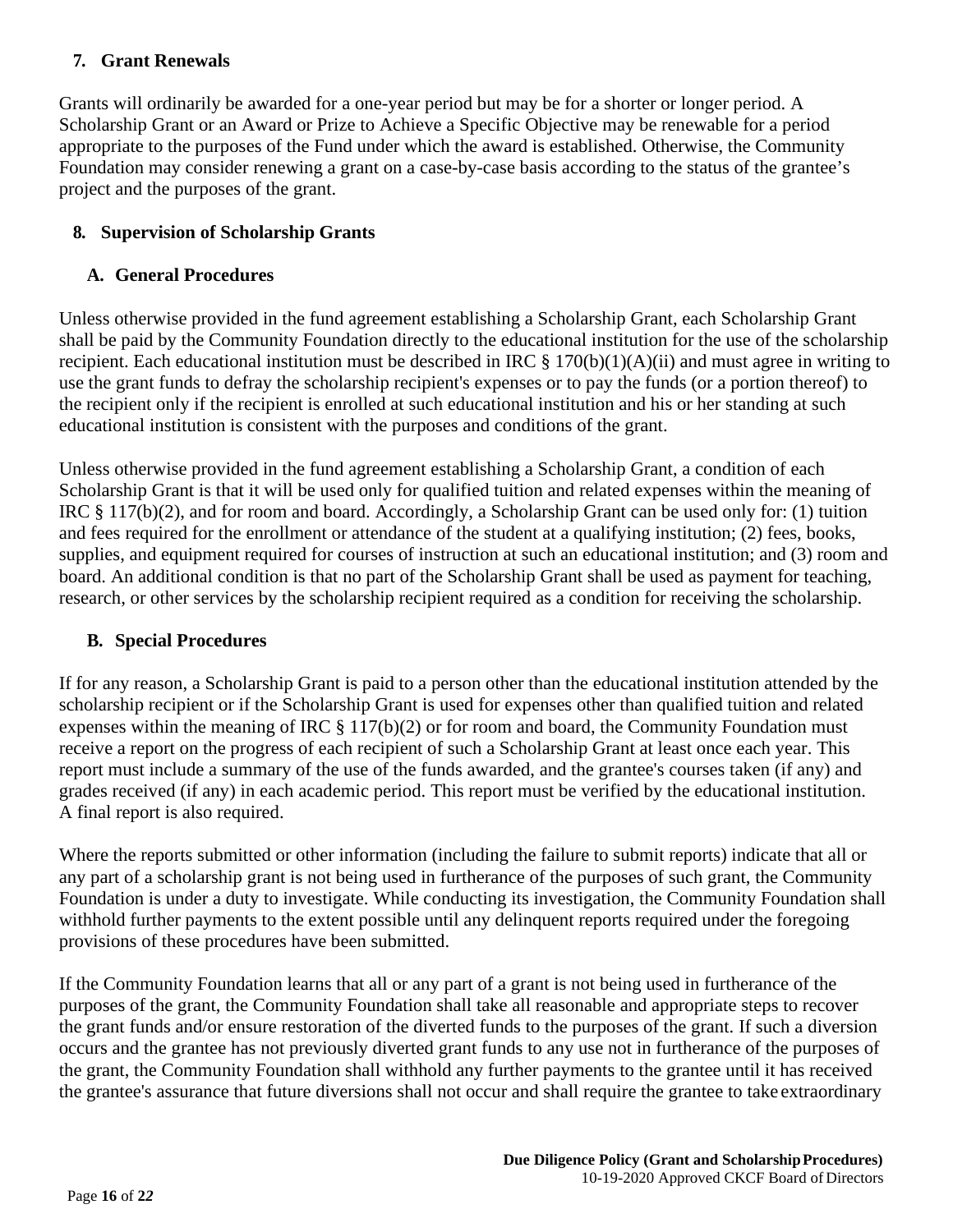precautions to prevent future diversions from occurring.

Where a grantee has previously diverted funds received from the Community Foundation and the Community Foundation determines that any part of a grant has again been used for improper purposes, the Community Foundation shall take all reasonable and appropriate steps to recover the grant funds and/or ensure restoration of the diverted funds to the purposes of the grant. In such case, the Community Foundation shall withhold further payments until: (1) the diverted funds are in fact recovered or restored; (2) the Community Foundation has received the grantee's assurances that future diversions will not occur; and (3) the Community Foundation requires the grantee to take extraordinary precautions to prevent future diversions from occurring.

The phrase "all reasonable and appropriate steps," as used above, shall include legal action where appropriate, but need not include legal action if such action would in all probability not result in the satisfaction of execution on a judgment.

**Deferred Payments**: A scholarship grant cannot be deferred to a later academic year, than the one for which it was originally awarded. This includes situations where an individual participates in mission work or is enlisted in the United States military. Upon notification of that a student will not attend college or university in the award year, grant and scholarship staff will redirect the award to the next highest scoring applicant.

**Forfeiture of Scholarship Grants**: If an individual does not return the appropriate documentation, as requested by grant and scholarship staff, by the designated date, the scholarship award will be forfeited. Additionally, at which time an individual does not meet the required stipulations (i.e. GPA, enrollment status) for awards granted in multiple installments, the scholarship will be forfeited for all future installments.

**Saving Scholarship Grant Funds**: Scholarship awards are considered a liability and cannot be carried overat the end of the Foundation's fiscal year (December 31). A scholarship grant paid out in multiple installments will be processed during the same calendar year in which it was awarded.

**Grant and Scholarship Checks**: Grant and scholarship award checks are only valid for 180 days after the date in which they were created. The Foundation's ability to reissue an uncashed check may not be possible if the check is not processed within the same fiscal year in which it was issued.

### **9. Supervision of Individual Achievement Grants and Awards and Prizes to Achieve a Specific Objective**

Individual Achievement Grants cannot require a particular use of the funds, and no report shall be required of the recipient.

Recipients of Awards and Prizes to Achieve a Specific Objective or, if appropriate, the organization supervising the grantee's work, will be required to provide a written report to the Community Foundation about their activities and use of funds at the end of the grant period. Future grants will not be awarded to an organization that does not submit a timely report. If the grant is for a term of longer than one-year, periodic written reports will be required at least annually. Any changes in purpose must be requested in writing and approved by Community Foundation prior to any changes being made. Funds that are not expended for the purpose of the award must be returned to the Community Foundation for use in furtherance of its mission and the charitable purposes of the particular Fund under which such award was made.

#### **10. Recordkeeping Requirements**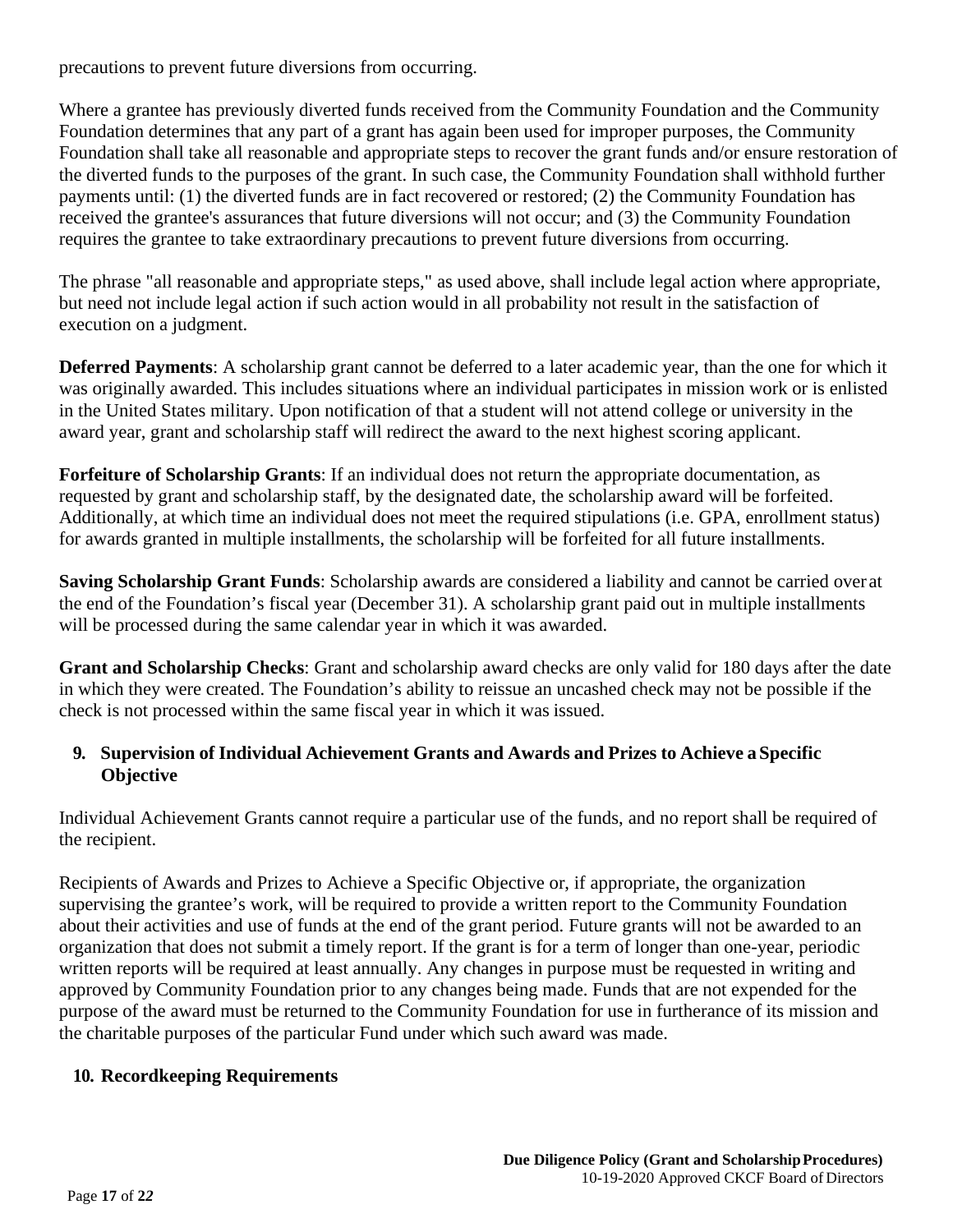The Community Foundation shall retain the following records in connection with all Scholarship Grants, Individual Achievement Grants and Awards and Prizes to Achieve a Specific Objective: all information obtained by the Foundation to evaluate the qualifications of potential grantees, the identification of grantees (including any relationship of any grantee to the Community Foundation or to a director or officer of the Community Foundation), the purpose and amount of each grant, and any additional information the Community Foundation obtains in complying with its grants administration procedures. Information pertaining to unsuccessful applicants for awards shall be kept along with information on successful applicants.

Grant and scholarship staff will follow-up with select scholarship recipients each year. Additionally, organizations that receive grants from designated and donor advised funds will be selected and asked to complete follow-up requirements for the Foundation. Each competitive grant recipient will be required to complete a follow-up form at the end of the grant period. Non-compliance with scholarship and grant follow-up requirements may render an individual or organization ineligible to receive future grants from Central Kansas Community Foundation and its Affiliates.

The scholarship review team/committee completes the Scholarship Disbursement Recommendation Form and returns to grant and scholarship staff for processing. An example of this form is contained within the Due Diligence Supplemental Material document.

Records pertaining to any grant made pursuant to this policy shall be kept for no less than seven years after the filing of the Community Foundation's annual tax return for the period in which the last installment of such grant was paid.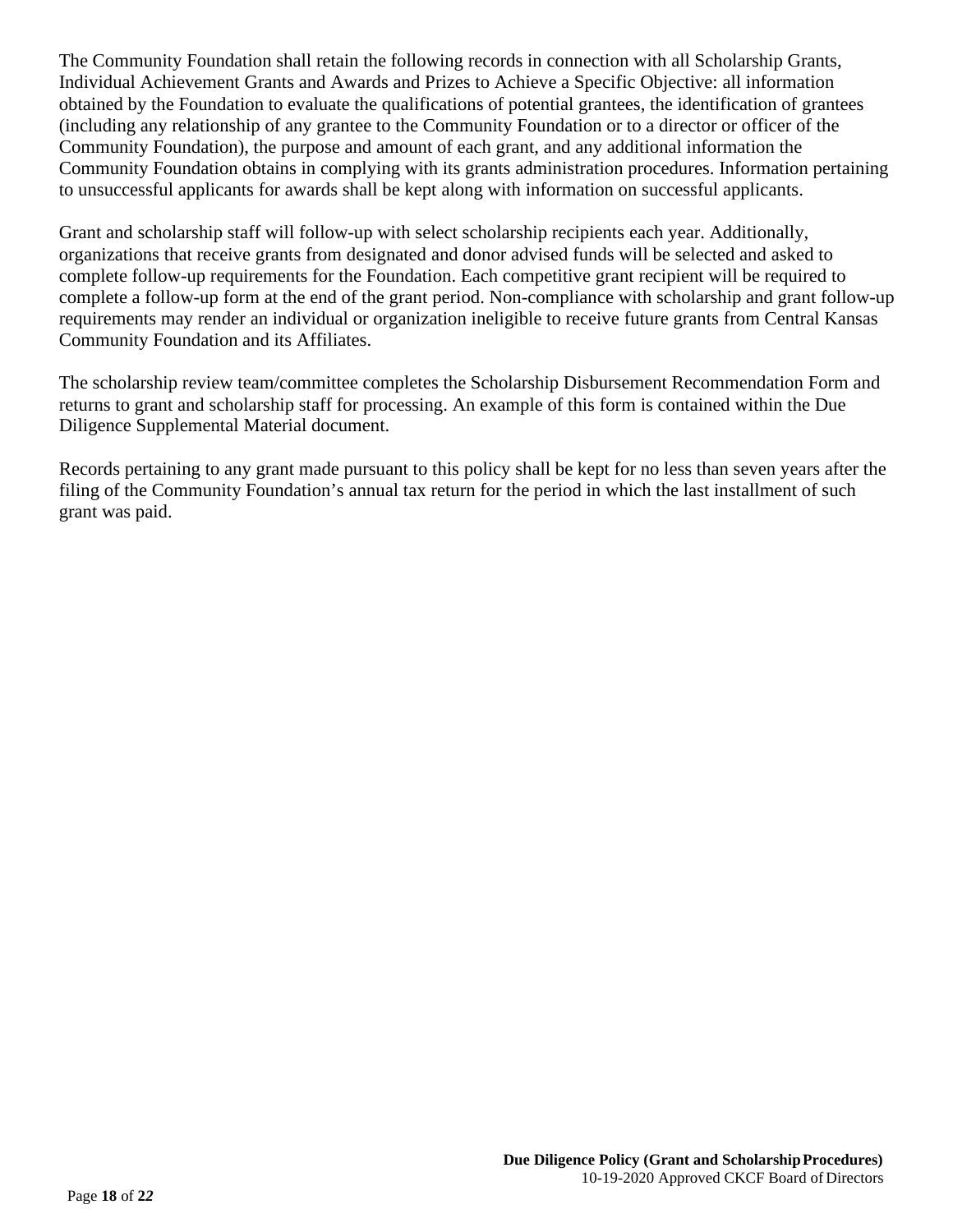#### **Appendix A: Procedures**

#### **Internal Grant-Making Procedures**

A Request for Distribution Form is completed at the Central Kansas Community Foundation based on the wishes of the requestor.

Unless otherwise noted in a fund's memorandum of understanding, the requestor should be a named fund advisor, which may include a donor, successor advisor, board member, or staff member, usually the executive director, associated with the fund and/or organization. If requesting distribution from an agency fund, the executive director of said agency may request a distribution. It is encouraged that staff and/or board members requesting grants provide board minutes as documentation to support the distribution.

Fund advisors can be changed by notifying an appropriate CKCF staff member. If the fund is associated with an organization, a board member, or staff member, usually the executive director, will contact CKCF to request a change and will include meeting minutes confirming that such a change should be made. Successor advisors may become fund advisors if they are noted in the memorandum of understanding and designated fund advisor at the appointed time.

All grant requests are subject to approval from the relevant Board of Directors. All grants are then ratified by the CKCF Board of Directors in the Executive Summary at its next regularly scheduled meeting. Grants and scholarships are ratified by the CKCF Board of Directors, so they do not inhibit the Foundation's timeliness of processing grant and scholarship checks.

The Foundation will then conduct a reasonable investigation of the grantee to assure that the grantee possesses the capacity to perform the charitable activity to be funded by the grant. Reasonable investigation may include but is not limited to a review by CKCF grant and scholarship staff and/or accounting staff to detect any ineligible distributions. Once CKCF grant and scholarship staff and/or accounting staff confirm the organization the organization's name or tax ID number, the grant can be entered and processed in accounting software.

Requests for both competitive and non-competitive grants and scholarships will be processed as soon as possible, throughout the year, by grant and scholarship staff. One exception is scholarship grants that are paid out in two installments. In such cases, awards will be made as soon as students verify enrollment, prior to the fall term; and in December, after grant and scholarship staff receive the second round of student verification, but prior to the beginning of the winter/fall term.

Once the organization has been located, CKCF grant and scholarship staff and/or accounting staff selects the grantee from the list of grantee profiles available in accounting software. The CKCF employee then identifies the grant date, description, as identified in the distribution recommendation form, dollar amount, and granting fund. Upon creation of the grant in accounting software, the CKCF employee completes a Charity Check, via GuideStar or similar online database, which verifies the charity's status and timestamps the grant. The CKCF employee who enters the grant also attaches appropriate documentation to the grant, which may include, but is not limited to, the Request for Distribution Form, board minutes, or a request from an advisor in writing.

After all relevant grant information is entered into accounting software, CKCF grant and scholarship staff and/or accounting staff the grant for approval. The Executive Director reviews grant requests and supporting documents, before approving each grant in accounting software. Then, the grant requests become vouchers, which printed in hardcopy form on a regular basis by an accounting staff member.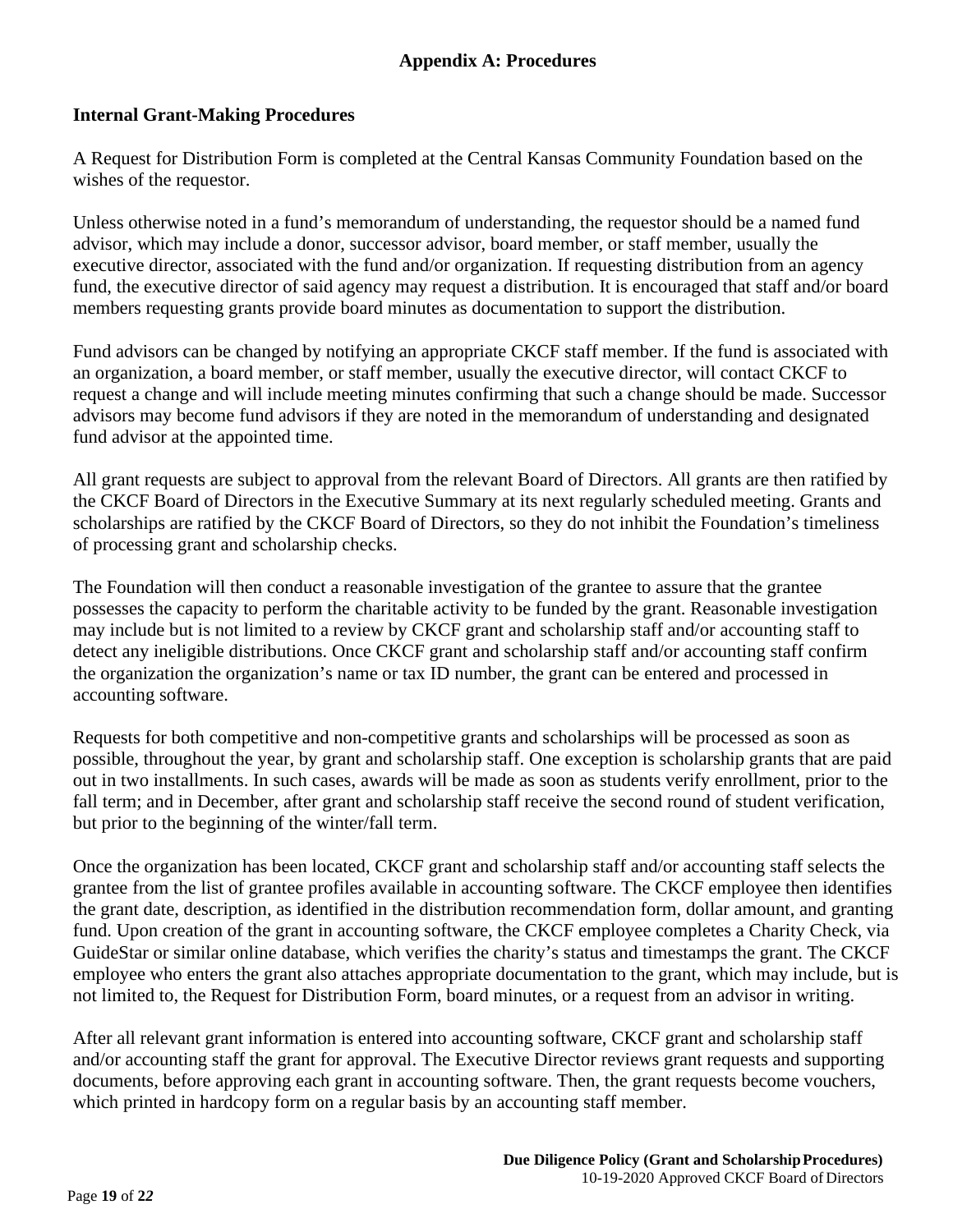An accounting staff member enters the check number according to the check run. The accounting staff member also runs an edit report, verifies the entries, and posts the entries to the ledger.

Checks, along with supporting documents, are reviewed to verify name, address, fund, and amount. The Executive Director then authorizes each check. Checks over \$20,000 require two signatures from authorized signers.

Signed checks are mailed by a CKCF staff member, along with appropriate documentation, as needed.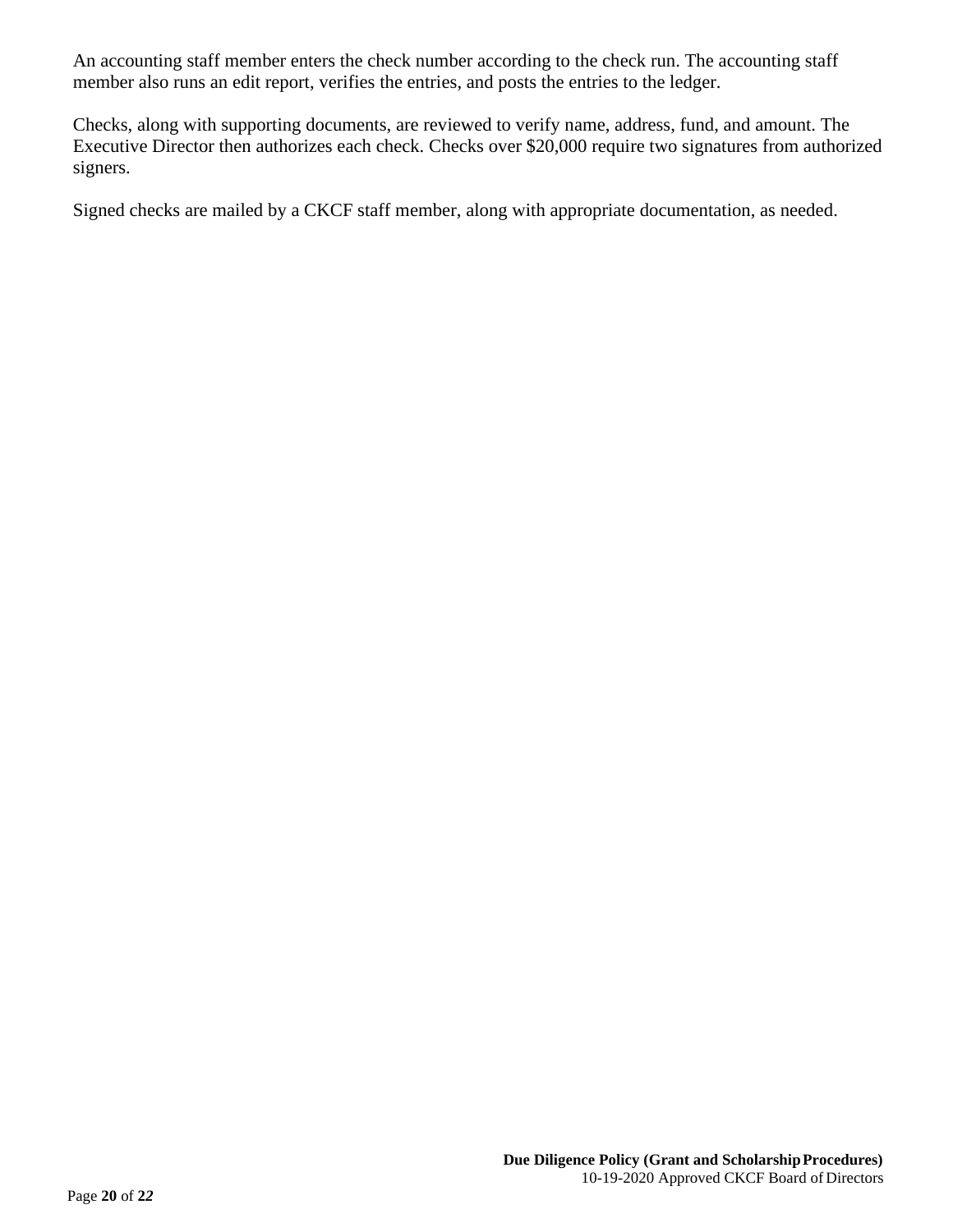## **Appendix B: Examples**

## **Examples of other grants that fall within these general grantmaking**

- Public recreational facilities that are open and accessible to the entirecommunity
- Library enhancements that would not otherwise be supported through localtaxes
- Health care and wellness facilities and programs that serve the general public
- Fire and rescue equipment and training
- Support for community events such as parades or festivals open to thepublic
- Streetscape improvements that increase safety and enhance the physical environment
- Arts events and performances that our open and accessible to the public
- Human service programs for the underprivileged, such as food pantries, mean onwheels, holiday gift programs, transitional shelter and rehabilitation
- After school programs that offer educational and recreational opportunities
- Faith-based institutions providing programs that serve the general public

## **Examples of "strategic" grants that address long-term community building**

- K-12 education enhancements, such as curriculum that connects students to their local community.
- Support for vocational, fine arts, and entrepreneurship education to prepare youthfor careers in their hometown
- Grants to support and retain good teachers with additional education andenrichments resources
- Sponsoring leadership training for a broad base of community members to build skills in strategic planning, conflict resolution, delegation and leadership transition
- Sponsoring education events that increase awareness and encourage communitydialogue about community issues and opportunities
- Funding HomeTown Competitiveness (or similar) activities
- Funding to bring entrepreneurship, business and marketing training to yourcommunity
- Support for youth entrepreneurship programs such as 4-H
- Investments in licensed, high-quality childcare centers operated by  $501(c)(3)$  organizations (including churches)
- Providing scholarships to non-traditional students whose increased skills andeducation will benefit the community
- Providing scholarships to students with an interest in returning to the community (exception, DAFs cannot fund scholarships)
- Support for mentoring program such as Big Brothers/Big Sisters
- Support for programs such as FBLA, FFA, and 4-H

## **Examples of "Normal Purpose Rule" grants**

- Examples include, but are not limited to: Blight Reduction, site preparation, main street marketing, tax abatement, free utilities, etc.
	- o Example 1 Demolition/Site Preparation
		- Grant to tear down dilapidated structure and prepare site for redevelopment
		- Site then sold to business
		- **Support: Grant to public Economic Development Authority for a business outcome** (startup or expansion)
	- o Example 2 Storefront Renovation
		- Grant to city for "blight" removal